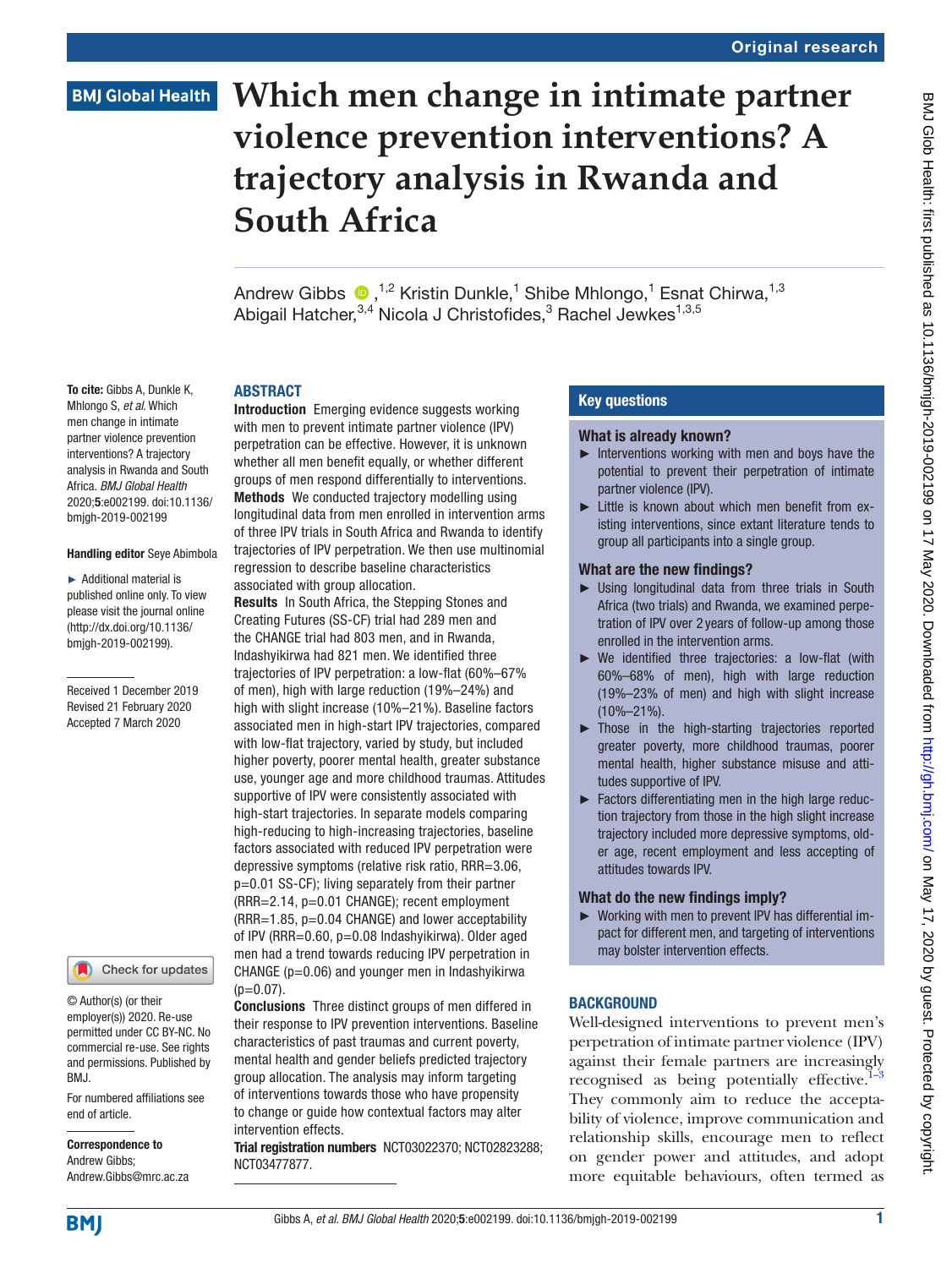'transforming masculinities'[.1 4 5](#page-12-0) Some programmes also include aspects of livelihoods strengthening, while others are focused more broadly around improving father-child relationships, or within a sexual and reproductive health framework (eg, Doyle *et al* and Ruane-McAteer *et al*[6 7](#page-12-1)) and are often implemented alongside women.

Two broad approaches to working with men on IPV prevention have been dominant. The first are small group participatory interventions working with men (and sometimes their female partners) intensively over many hours (often 40–50 hours).<sup>1</sup> These interventions provide ongoing spaces for men to reflect on their behaviour and the underlying drivers of this. $158$  The second dominant approach is community social norms transformation led by activists over a longer period (usually 18–24 months), trying to reduce social acceptance of violence, and in particular IPV, and gender inequality.<sup>[9](#page-13-0)</sup> These include community wide campaigns, highlighting violence as a problem and challenging its use, alongside small group sessions. Critically, they seek to impact whole communities, rather than just those directly targeted by the intervention.

As the evidence-base around IPV prevention interventions working with men has grown, it is important for the field to ask more penetrating questions such as among men who to participate in IPV prevention interventions, how does their use of IPV change over time? And, closely linked, are certain men more likely to change, and if so, what are characteristics of men who do?

Existing research highlights how different constructions of masculinity have varying relationships to men's use of violence in intimate relationships. $10^{-11}$  In any given setting, there are multiple masculinities, shaped by experiences of poverty, gender norms and abuse in childhood.<sup>[12](#page-13-2)</sup> In South Africa, Jewkes and Morrell<sup>13</sup> used population based quantitative data to describe three different masculinity groups and their use of violence. One group (a quarter of the sample) used IPV extensively, a second group (30%) used IPV less so, but still a lot and then a third group (46% of the sample) used IPV relatively infrequently. Men who were in the most violent group were more likely to have poor mental health, greater childhood trauma exposure, more gender inequitable attitudes and engage in other antisocial practices such as having an illegal gun, and crime, more than other men.[13](#page-13-3) These may all influence men's engagement and ability to change through structured interventions, although it is unclear exactly how and to what extent this depends on intervention content or surrounding context.

Other research has sought to describe patterns around changing men. In qualitative research, Gibbs *et*   $a^{14}$  $a^{14}$  $a^{14}$  described three groups of men who participated in a gender transformative and livelihoods intervention. For one group, the intervention had no effect, a second group described trying to change while the intervention was ongoing, but once it had finished lapsing back to previous behaviours. A third group described positive

change, and 'growing up', essentially developing a new masculine position for themselves through distancing themselves from a more youthful identity.<sup>[14](#page-13-4)</sup> This work raises intriguing and important questions about what distinguished the men who described themselves as 'growing up' and specifically: whether there are specific baseline characteristics that could identify men predisposed to such transformation? It may also be that these observed patterns were artefacts of the qualitative study, and thus larger scale replication is warranted.

A second outstanding question is: to what extent do interventions lead to different responses by men, depending on intervention approaches or the context in which they are implemented? The most common intervention approaches, intensive group-based participatory approaches and 'lighter touch' community activism interventions, are distinct approaches with very different underlying theories of change, and may therefore impact differently on different men. For example, they may be more effective with some types of men than others or work differently in certain contexts depending on the prevailing cultural constructions of masculinities.

In this paper, we use data from evaluations of interventions which included men from two very different African countries. The first intervention, Stepping Stones and Creating Futures (SS-CF), was implemented with younger (18–30-year-old) men in urban informal settlements in South Africa and was an intensive gender trans-formative and livelihoods strengthening intervention.<sup>[15](#page-13-5)</sup> The second intervention, the Sonke CHANGE trial, was implemented in peri-urban settlements in South Africa, working with a wider age range (18–49 years) and comprised a social norms change intervention, which worked with community activists over 18 months.<sup>16</sup> The third intervention, Indashyikirwa, was implemented in rural Rwanda and worked with married and cohabiting male–female couples aged 18–49 who were enrolled in village savings and loan associations (VSLA). It provided an intensive gender transformative intervention coordinated with a larger programme of community-level activities aimed to create an enabling environment for change.[17](#page-13-7)

The aims of this paper are twofold. To describe the trajectories over time of men's perpetration of IPV among those in the intervention arm of each study, and to describe the baseline factors associated with men's allocation to each trajectory. To achieve this, we identify clusters of men based on their IPV perpetration over time using group-based trajectory modelling.<sup>[18](#page-13-8)</sup> We then assess the baseline characteristics associated with men's allocation into each trajectory, and assess differences between the groups.

#### **METHODS**

Data are drawn from men in the intervention arms of three cluster randomised controlled trials, which enrolled and tracked a cohort of individual male study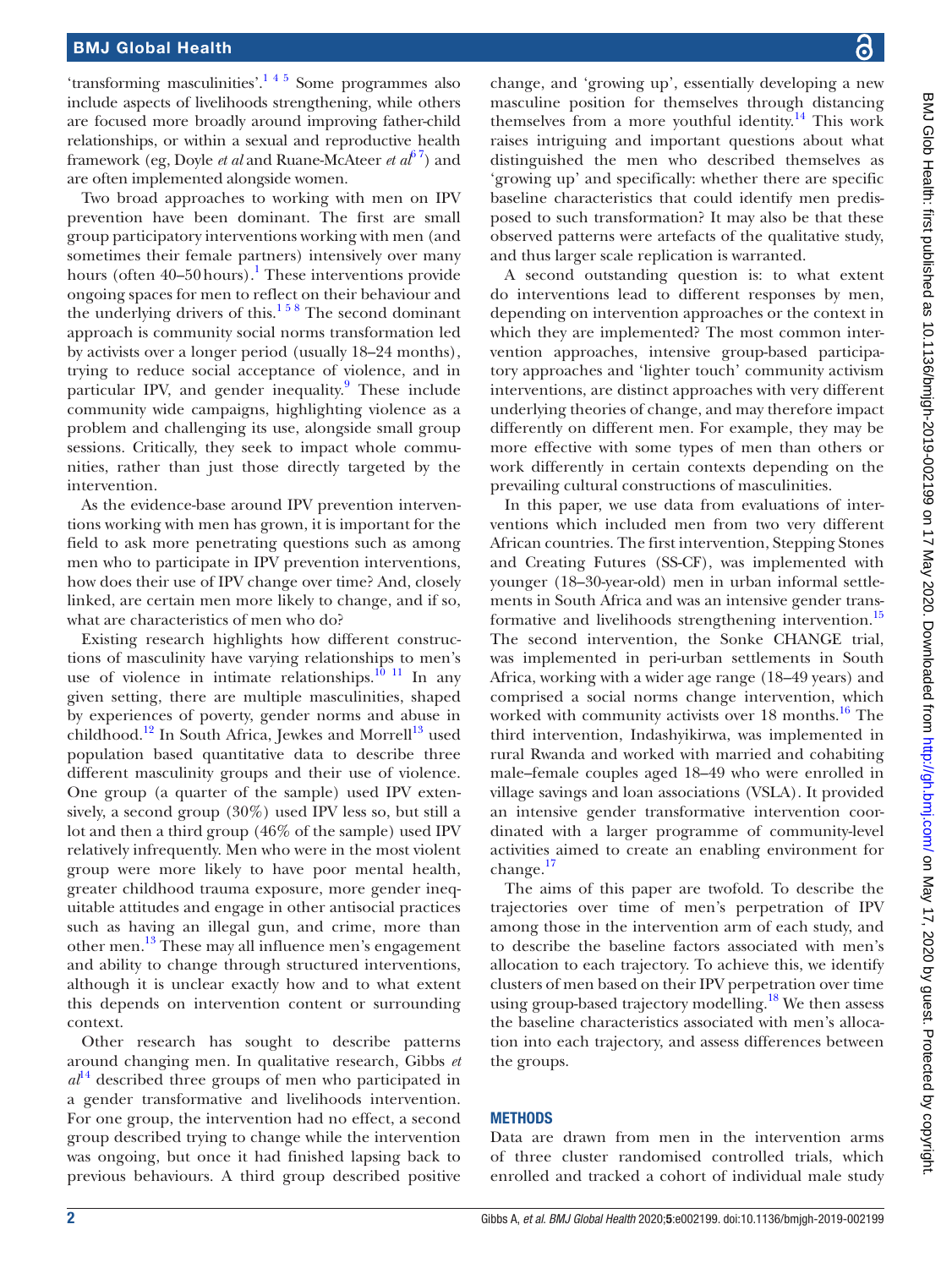participants and had assessments at baseline, 12months and 24months, with data on IPV collected using comparable measures. We use trajectory modelling and multinomial regression within each study to answer the aims. Below we describe the projects in detail.

#### Stepping Stones and Creating Futures Intervention

SS-CF trial, worked with young men and women living in urban informal settlements in eThekwini Municipality (Durban), South Africa. The intervention is group-based and participatory, and encouraged young people to strengthen their livelihoods and transform their gender relationships, through 21 sessions, each 3hours long.[15](#page-13-5) The intervention was delivered by trained peer facilitators, with sessions twice a week.

#### Study design

We conducted a two-arm cluster randomised control trial. Clusters were informal settlements, with naturally occurring boundaries. In each cluster, we recruited ~20 men (and ~20 women) in conjunction with our NGO implementation partner, Project Empower. More infor-mation on study design is available.<sup>[15](#page-13-5)</sup>

#### Main IPV trial outcomes

In the main analysis, men in the SS-CF intervention reported significantly less physical IPV (adjusted ORs  $(aOR)0.71, 95\% \text{ CI: } 0.51 \text{ to } 0.97, p=0.032$ , and a marginal reduction in sexual IPV (aOR0.74, 95%CI: 0.54 to 1.03, p=0.072) perpetration at 24 months, with similar levels of reduction seen at  $12$  months.<sup>[19](#page-13-9)</sup>

#### Sonke CHANGE trial

#### Intervention

The Sonke CHANGE trial worked with men (18–40 years) in peri-urban settlements in Gauteng, South Africa, to reduce IPV through community activism and mobilisation approaches to transforming harmful gender attitudes and norms. The intervention comprised door-to-door activities, 2-day workshops drawing on the Sonke CHANGE curriculum, which sought to encourage reflection around gender norms and the use of violence, mini-workshops (3–4hours), community murals and deploying community action teams over 18 months.

#### Study design

A two-arm cluster randomised control trial. Clusters were demarcated areas within one large peri-urban settlement. Approximately 120–150 men were recruited in each cluster. More information on study design is available.<sup>16</sup>

#### Main outcomes for IPV

In the main analysis, men in the CHANGE trial showed no difference in the cluster-level proportion past year physical IPV (diff=0.002, 95% CI=−0.07–0.08) or sexual IPV (diff=0.01, 95% CI=−0.04–0.06ß) at endline after adjusting for sociodemographic characteristics and

#### Indashyikirwa

#### Intervention

Indashyikirwa was an intensive gender transformative and relationship strengthening intervention working with married or cohabiting couples enrolled in VSLA groups in Rwanda. The intervention had 21 sessions of 3hours for couples, focused on gender transformation, managing common triggers of conflict and improved communication. The curriculum drew on components of previous promising interventions, including Journeys of Transformation, which was developed by CARE Rwanda, Promundo and RWAMREC (Rwanda Men's Resource Center) to foster men's support of women's economic empowerment and improve household relations. It also incorporated the frameworks for understanding different types of interpersonal and intrapersonal power developed by the SASA! programme in Uganda. $^{212}$ 

#### Study design

A two-arm cluster-randomised control trial comparing the couples receiving the intervention, to those participating only in the VSLA. Couples were either married and/or cohabiting and one (or both) were active in the VSLA. More information is available on the study design.<sup>23</sup>

#### Main outcomes for IPV

In the main analysis, men's perpetration of sexual IPV was significantly reduced at 24 months (adjusted risk ratio  $(aRR)=0.52$ , 95% CI: 0.37 to 0.74, p<0.001), and there was a non-significant reduction in men's perpetration of physical IPV (aRR=0.79, 95%CI: 0.56 to 1.09, p=0.15). There was also an overall reduction in severe IPV perpetration (aRR= $0.54$ ,  $95\%$  CI: 0.38 to 0.75; p<0.001).

#### Patient and public involvement

Patients and the public were not involved in the design, implementation, analysis or dissemination of the study.

#### Data collection

All studies trained same-gender fieldworkers to collect data, and primarily used self-completed questionnaires on computers/cellphones, in relevant local languages. In the Sonke CHANGE trial and Indashyikirwa, audioassisted self-completed interviews were also used. In all studies, a face-to-face option for participants was also possible.

#### Measures

*Past year physical and/or sexual IPV*: in all three studies, men were asked behaviourally specific questions about physical (five items) and sexual (three items) IPV in the past year, using questions modified from the WHO's Violence Against Women (VAW) Scale,<sup>24</sup> as also tested in the UN multicountry Study on Men and Violence in Asia and the Pacific. $25$  An example item is: 'In the last 12 months how many times did you slap your current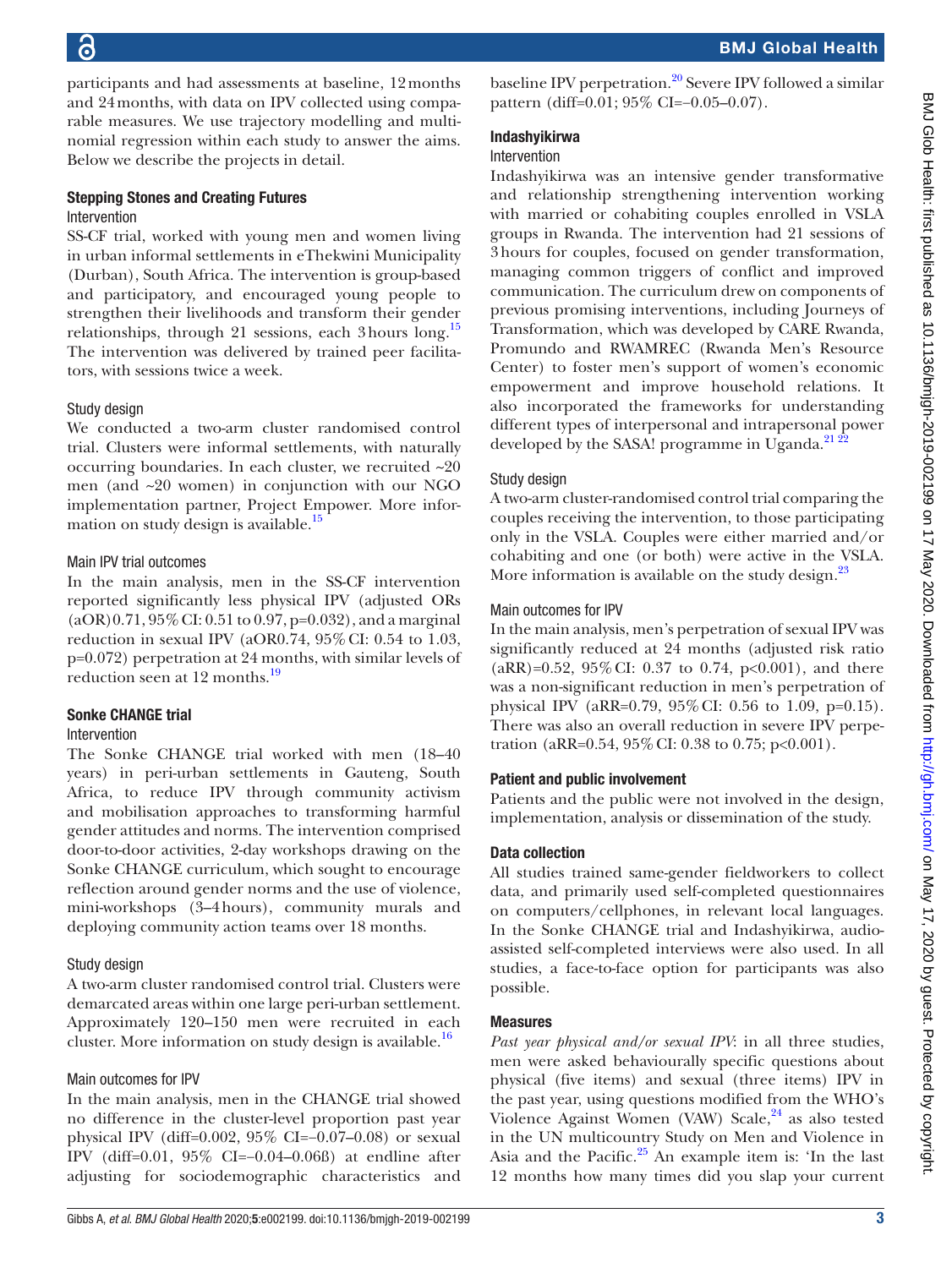or previous girlfriend or wife or throw something at her which could hurt her?' Responses were 'never', 'once', 'few' and 'many'. The eight items were scored and summed together (range 0–24), to create a severity of physical and/or sexual IPV measure.

We assessed sociodemographic information at baseline. Specifically age and education level, which in South Africa we coded as only primary, secondary not complete, secondary completed and in Rwanda as either none or some primary or more. Relationship status was asked in a single item, and in South Africa coded as living with/ married to partner, having a partner but not living with her, and no current relationship, while in Rwanda as they were all couples, relationship status was coded as married legally versus living together.

Poverty was assessed using a range of items. Food insecurity in South Africa was assessed with a three-item scale about past month household food-insecurity<sup>[26](#page-13-15)</sup> and in Rwanda two of these items were used, and in all cases summed and treated as a score with higher scores denoting greater food insecurity. In the South African studies, there was a single item about stealing in the past month because of hunger. In all three countries, we asked a single item about earnings in the past month, and recoded this to none versus any. Finally, in South African studies, we asked whether men had worked in the past 3months (no vs yes); this was not asked in rural Rwanda because the men were primary engaged in agricultural subsistence.

We also assessed gender attitudes and practices. In SS-CF, we asked five items comprising the relationship control scale (eg, I tell my partner who she can spend time with), with a four-point Likert Scale (strongly disagree to strongly agree: range 0–24, Cronbach's alpha 0.67). Men were also asked about their attitudes towards VAW (eg, there are times when a woman deserves to be beaten) with responses on a four-point Likert Scale. In both South African studies, two-items were asked, and in Rwanda five items. Men were coded as having attitudes accepting of violence towards women if they answered agreed or strongly agreed to any item.

Men were asked about their mental health and alcohol use. In South Africa, the 10-item Alcohol Use Disorders Identification Test (AUDIT) scale was used, $27$  while in Rwanda the short version of this, AUDIT-C, was used, which mainly assessed heavy episodic drinking, with items summed in both (larger equals more alcohol use). Depressive symptoms were assessed using Centre for Epidemiologic Studies Depression (CES-D) scale, $^{28}$  the full scale (20 items) was used in South Africa and a binary created (depression ≥21), in Rwanda, a 10-item version of CES-D was used, with a binary created (depression ≥12).

Finally, men's childhood trauma exposure was assessed. In all countries, a single item asked whether a man had witnessed his mother being beaten by a partner/husband (never vs sometimes/many times). In South Africa physical, sexual and emotional abuse and neglect were also assessed (11 items SS-CF 13 items Sonke CHANGE) using

a modified questionnaire based on the on the short form of the Childhood Trauma Questionnaire,<sup>29</sup> with responses never, sometimes, often or very often, which was summed to create a score (SS-CF: range 11–41; Sonke CHANGE: range 13–56, larger equates to more childhood trauma). In Rwanda, a single item assessed how often before the age of 18 a man was beaten (never and sometimes verses often/very often).

#### Statistical analysis

The analysis applied group-based trajectory models to identify groups/clusters of men with similar progression patterns of physical and/or sexual IPV scores over time. This method assumes that the population is composed of a mixture of distinct groups defined by the develop-mental trajectories.<sup>[18](#page-13-8)</sup> This approach uses the best fitting function to the outcome from a family of flexible polynomials and allows the prediction of each participant's probability of membership in each identified trajectory group. [18](#page-13-8)

Models with two, three and four trajectory groups were examined. The optimal number of trajectory groups for describing perpetration of IPV over time was based on describing a more realistic depiction of the possible trajectories that one can obtain and statistical goodness of fit statistics such as BIC and AIC. The final model used had three trajectory groups. Our model assumed one flat and two linear polynomials. Due to limited number of data points and to avoid overfitting, quadratic and cubic polynomials were not considered.

Only men with at least two data points were considered for analysis. The analysis was conducted using STATA V.15 using command, traj, to obtain probabilities of group membership for the three trajectory groups and membership to a trajectory was determined by the maximum posterior probability of group membership. The zero-inflated Poisson distribution was implemented for analysis, as we used scores for IPV perpetration.

To profile the baseline characteristics associated with each group/cluster, we assessed Pearson's  $\chi^2$  test for categorical variables, and analysis of variance for continuous variables presenting number/means or percentages/ SD and p-values as appropriate. We then fitted multinomial multivariate regression models comparing the lowflat trajectory to the other trajectories. The final model was obtained through a backward hierarchical model building process which started with sociodemographic factors using 0.2 significance level for entry and 0.1 significance to remain. We then repeated the procedure adding the childhood violence exposure/experience factors, then followed by gender attitudes and relationship practices and lastly mental health status and substance abuse factors. We reported adjusted RRRs, 95%CI and p-values for the final model.

We then assessed differences between the highincreasing trajectory and the high-reducing trajectory, using multinomial multivariable models. We used the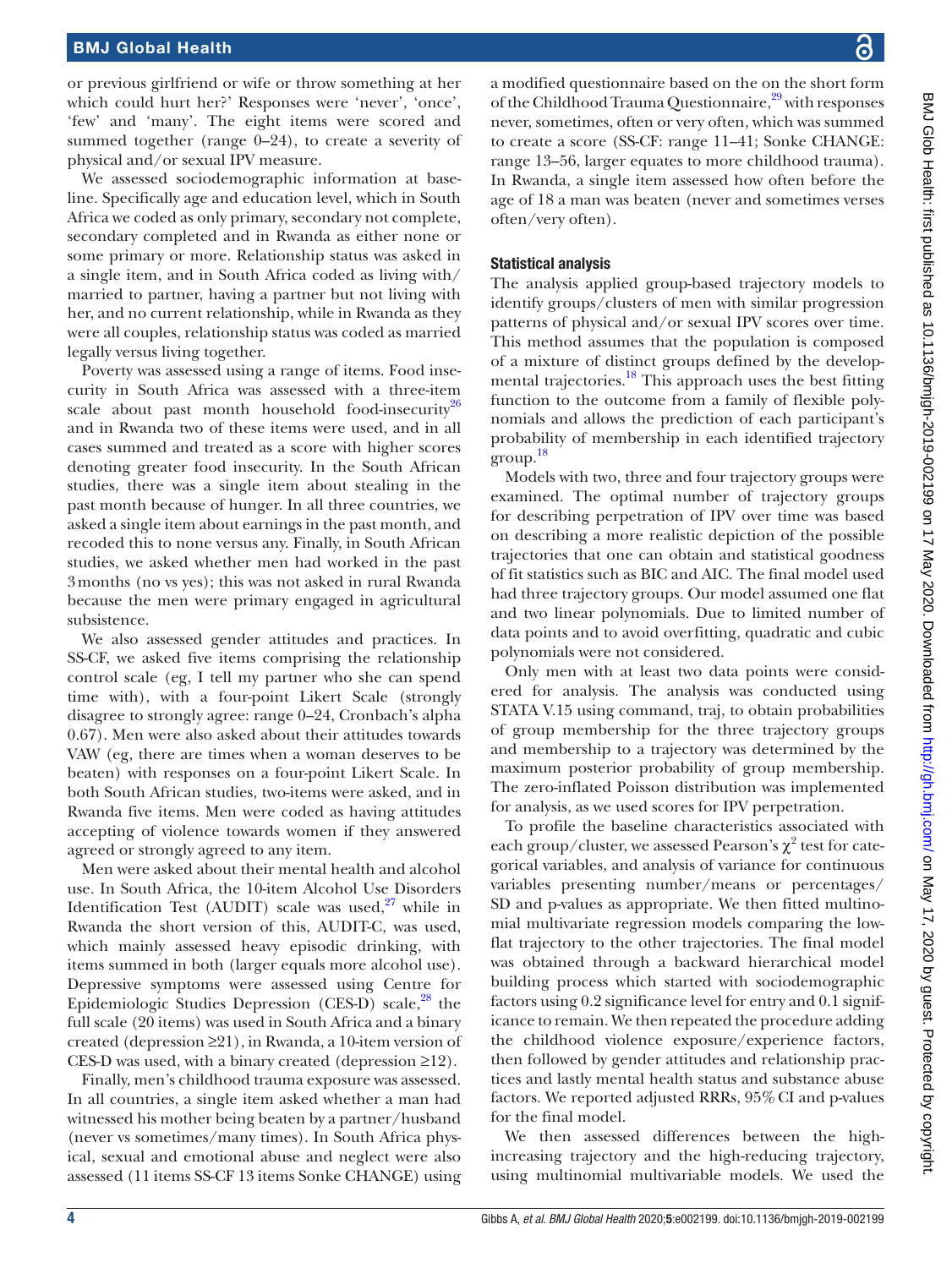same backward hierarchical model building as above, and report RRR, 95%CI and p-values.

#### **RESULTS**

In total, 289 men in the intervention arm of SS-CF provided two or three time points, while this was 803 men in the intervention arm of Sonke CHANGE, and 806 in Indashyikirwa. Baseline descriptive data ([table](#page-5-0) 1) show men's mean age in SS-CF was 23.9 years, compared with 27.2 years in Sonke CHANGE and 35.7 years in Indashyikira. In both South African studies, about a third had completed secondary school (30.5% in SSCF; 38.2% in Sonke CHANGE), and in Indashyikirwa almost half (49.0%) reported having completed primary education. In SS-CF, almost no men lived with their partners (7.3%), and two-thirds reported a partner they did not live with  $(67.8\%)$ . In contrast, a third  $(37.0\%)$  of Sonke CHANGE participants reported they lived with their partner, while half (49.1%) reported they had a partner they did not live with. Indashyikirwa enrolled only men in established couples; two-thirds (69.1%) were legally married, while a third (30.9%) were cohabiting.

Men in all studies were poor, and in the past month a third (37.0% in SS-CF and 30.4% in Sonke CHANGE) reported stealing because of hunger, while in SS-CF, 58.8% had earnings in the past month compared with three-quarters (76.6%) in Sonke CHANGE and 72.8% in Indashyikirwa. Beating of a partner was reported as acceptable by just under half the men in all studies (46.0% in SS-CF; 43.1% in Sonke CHANGE; 41.0% Indashyikirwa). Many men reported witnessing their mother being beaten by her partner/husband while they grew up (33.7% SS-CF; 25.9% Sonke CHANGE; 44.8% Indashyikirwa). Depressive symptoms varied across the studies, ranging from 47.9% in SS-CF, 27.5% Sonke CHANGE and 12.7% in Indashyikirwa.

#### Prevalence of IPV and trajectories of change

Three group trajectories of men's perpetration of physical and/or sexual IPV were identified in the model through statistical fit and theoretical plausibility. The trajectories were (a) a low-flat trajectory of IPV perpetration, (b) a trajectory starting with high rates of perpetration and declining sharply at midline and endline to close to the low-trajectory and (c) a trajectory starting high and slightly increasing over the study period.

In SS-CF, the overall prevalence of physical and/or sexual IPV in the intervention arm was 55.6% at baseline, 52.7% at midline and 41.8% at endline. Within this overall pattern of decline, there were three discrete trajectories of severity of IPV perpetration: 60.4% were in the flat-low trajectory; a fifth (19.1%) in the high-reducing trajectory and a fifth (20.5%) in the high slight increasing trajectory (see [figure](#page-7-0) 1, and [online supplementary table 1\)](https://dx.doi.org/10.1136/bmjgh-2019-002199).

In the Sonke CHANGE trial, there was a steep decrease in past year physical and/or sexual IPV in the intervention arm from 45.7% at baseline, to 39.0% midline and 26.9%

at endline (though overall the intervention showed no impact because of similar patterns in the control  $arm^{20}$ ). Two-thirds (66.0%) of men were in the flat-low trajectory, one-fifth (19.1%) were in the high decreasing trajectory and 14.8% were in the high slightly increasing trajectory [\(figure](#page-7-1) 2 and [online supplementary table 1](https://dx.doi.org/10.1136/bmjgh-2019-002199)).

In Indashyikirwa, men in the intervention group reporting two or three data-points, 37.1% reported any past year physical and/or sexual IPV at baseline 24.0% at midline and 22.6% at endline. In terms of trajectories, two-thirds (66.5%) were in the flat-low trajectory, a quarter (23.8%) were in the reducing trajectory and 9.7% were in the high-increasing trajectory [\(figure](#page-7-2) 3 and [online supplementary table 1](https://dx.doi.org/10.1136/bmjgh-2019-002199)).

#### Factors associated with membership of each trajectory

Descriptively, across the three studies, there was no clear association between membership in the different group trajectories for age, relationship status and education [\(table](#page-5-0) 1). In Sonke CHANGE, men in the two highstart point trajectories were younger (p=0.012), while in Indashyikirwa, there was a suggestion that men in the high-reducing trajectory were younger than those in the high-increasing trajectory (p=0.107). For education, in Sonke CHANGE, a lower proportion in the hightrajectories reported completing high school (41.9% low-flat; 28.2% high-reducing; 34.8% high-increasing, p=0.025), compared with the low-flat trajectory. While for relationship status, in Sonke CHANGE, compared with the low-flat trajectory, men in the high-increasing trajectory were more likely to live with their partner (33.7% low-flat; 39.7% high-reducing; 48.3% high-increasing). In SS-CF, there were no associations seen on these variables, and in Indashyikirwa, no association with education or relationship.

There were, however, many commonalities descriptively across the three studies around men in the highstart point trajectories, with those men reporting poorer mental health, greater substance misuse, more childhood traumas and more acceptance of wife beating, than men in the low-trajectories. In South Africa, higher poverty levels were also indicative of being in the higher start point trajectories.

In both South African studies, men in the two high-start point trajectories were poorer than those in the low-flat trajectory. In SS-CF, a greater proportion in the high-start point trajectories reported stealing in the past month because of hunger (low-flat: 27.7%; high-reducing: 42.9%; high-increasing: 55.2%, p<0.001), and they also reported a greater likelihood of earning anything in the past month (low-flat: 51.2%; high-reducing: 66.1%; highincreasing: 71.6%, p=0.008). In Sonke CHANGE, men in the high-start point trajectories higher food insecurity scores compared with the low-flat trajectory (p=0.008), and a greater proportion reported stealing because of hunger (flat-low: 20.8%; high-reducing: 51.9%; high slight increase: 45.2%, p<0.001).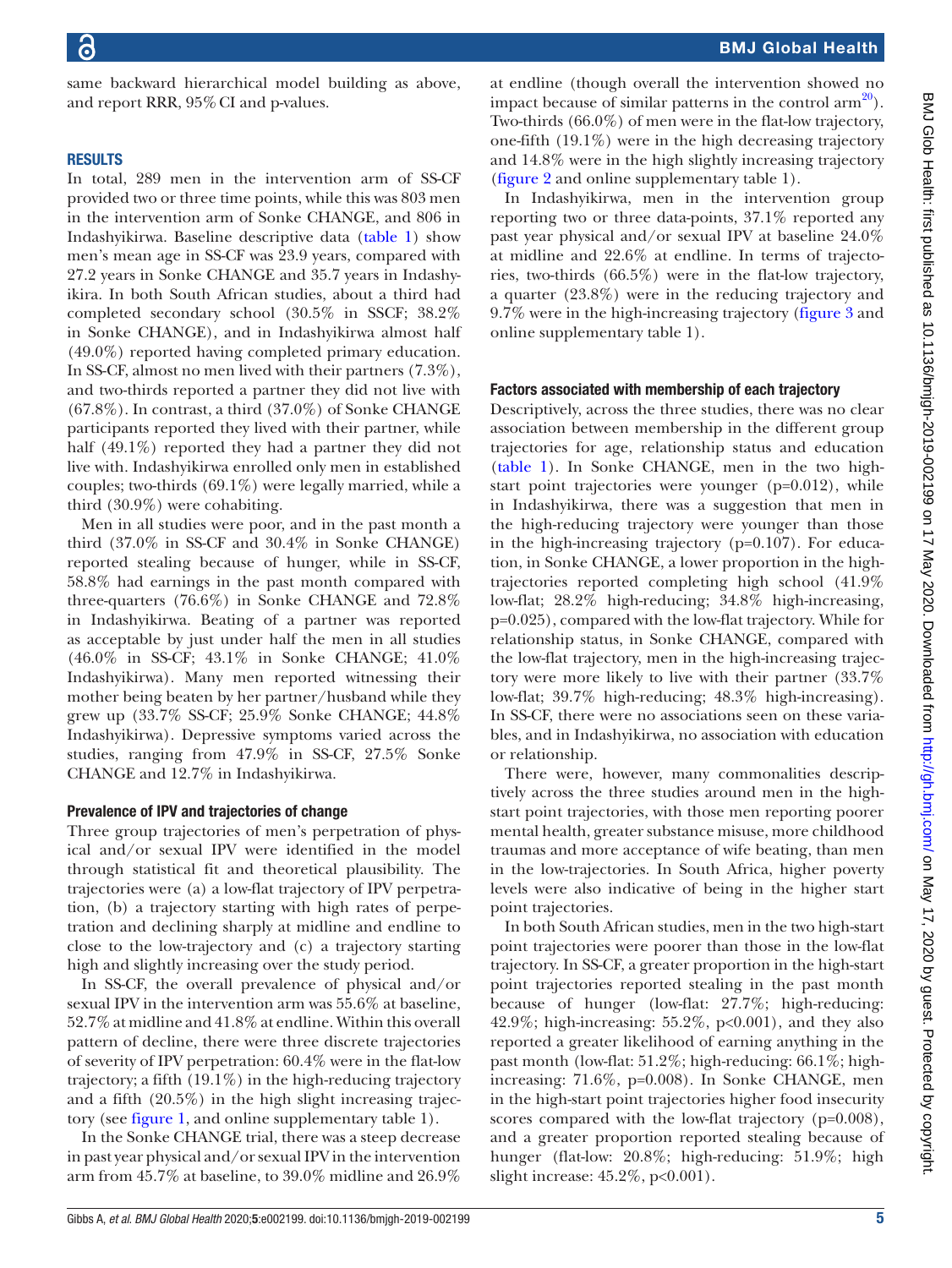| ٣<br><b>Table</b>                                                                 |                   | Description of the sample and descriptive associations between trajectories and associated factors |                                 |                                     |                    |                                     |                                              |                                  |                     |                            |                                    |                                    |
|-----------------------------------------------------------------------------------|-------------------|----------------------------------------------------------------------------------------------------|---------------------------------|-------------------------------------|--------------------|-------------------------------------|----------------------------------------------|----------------------------------|---------------------|----------------------------|------------------------------------|------------------------------------|
| Stepping Stones and Creating Futures trial                                        |                   |                                                                                                    |                                 |                                     | Sonke CHANGE trial |                                     |                                              |                                  | Indashyikirwa Trial |                            |                                    |                                    |
|                                                                                   | Sample<br>N=289   | Flat-low N=182<br>(60.4%)                                                                          | High-reducing<br>$N=49(19.1\%)$ | increasing<br>N=58 (20.5%)<br>High- | Sample<br>N=803    | Flat-low<br>$(66.0\%)$<br>$n = 530$ | reducing<br>$(19.1\%)$<br>$n = 157$<br>High- | High-increasing<br>n=116 (14.8%) | Sample N=806        | 548 (66.5%)<br>Flat-low n= | High-reducing<br>$n = 185 (23.8%)$ | increasing<br>n=77 (9.7%)<br>High- |
| Construct                                                                         | n/mean<br>(96/SD) | n/mean (%/SD)                                                                                      | n/mean (%/SD)                   | $n/m$ ean (%/<br>බූ                 | $n/m$ ean<br>(9/8) | n/mean (%/<br>SD)                   | n/mean (%<br>6D                              | n/mean (%/SD)                    | n/mean (%/SD)       | n/mean (%/<br>SD)          | n/mean (%/<br>SD)                  | n/mean (%/<br>SD)                  |
| <b>Demographics</b>                                                               |                   |                                                                                                    |                                 |                                     |                    |                                     |                                              |                                  |                     |                            |                                    |                                    |
| Age (continuous)                                                                  | 23.9(3.4)         | 23.9(3.4)                                                                                          | 24.2(3.1)                       | 23.6(3.5)                           | 27.2(5.8)          | 27.6(5.9)                           | 26.8(5.3)                                    | $25.9(5.7)$ **                   | 35.7(5.3)           | 35.9(5.4)                  | 34.8(5.2)                          | $36.7(5.3)$ *                      |
| Education                                                                         |                   |                                                                                                    |                                 |                                     |                    |                                     |                                              |                                  |                     |                            |                                    |                                    |
| Primary (Indashyikirwa:<br>none)                                                  | 36(12.5)          | 17(10.2)                                                                                           | 9(16.1)                         | 10(14.9)                            | 34(4.3)            | 20(3.8)                             | 7(4.5)                                       | $7(6.1)$ **                      | 144(17.7)           | 89(16.4)                   | 33(18.0)                           | 19(26.8)                           |
| (Indashyikirwa: some<br>not complete<br>Secondary:<br>primary)                    | 165(57.1)         | 91(54.8)                                                                                           | 30(53.6)                        | 44(65.7)                            | 459(57.5)          | 286(54.3)                           | 105(67.3)                                    | 68(59.1)                         | 266(33.3)           | 186(34.2)                  | 60(32.8)                           | 20 (28.2)                          |
| completed primary and<br>Completed secondary<br>(Indashyikirwa:<br>above)         | 88(30.5)          | 58(34.9)                                                                                           | 17(30.4)                        | 13(19.4)                            | 305(38.2)          | 221(41.9)                           | 44(28.2)                                     | 40(34.8)                         | 391(49.0)           | 269(49.5)                  | 90(49.2)                           | 32(45.1)                           |
| Relationship                                                                      |                   |                                                                                                    |                                 |                                     |                    |                                     |                                              |                                  |                     |                            |                                    |                                    |
| (Indashyikirwa: legally<br>married/not married<br>Living together:<br>married)    | 21(7.3)           | 9(5.4)                                                                                             | 6(10.7)                         | 6(9.0)                              | 295(37.0)          | 178(33.7)                           | 62(39.7)                                     | $55(48.3)$ **                    | 557(69.1)           | 387(70.6)                  | 119(64.3)                          | 51 (69.9)                          |
| (Indashyikirwa: living<br>Not living together:<br>married/girlfriend<br>together) | 196(67.8)         | 112(67.5)                                                                                          | 41(73.2)                        | 43(64.2)                            | 392(49.1)          | 273(51.7)                           | 78(50.0)                                     | 41(36.0)                         | 249(30.9)           | 161(29.4)                  | 66(35.7)                           | 22(30.1)                           |
| No relationship                                                                   | 72(24.9)          | 45(27.1)                                                                                           | 9(16.1)                         | 18(26.9)                            | 111(13.9)          | 77(14.6)                            | 16(10.3)                                     | 18(15.8)                         |                     |                            |                                    |                                    |
| Poverty                                                                           |                   |                                                                                                    |                                 |                                     |                    |                                     |                                              |                                  |                     |                            |                                    |                                    |
| Food insecurity: score:<br>0-12 (Indashyikirwa:<br>score $0-8$ )                  | 7.8(2.6)          | 7.5(2.6)                                                                                           | 8.0(2.6)                        | $8.3(2.6)$ *                        | 5.2(1.6)           | 5.04(1.6)                           | 5.4(1.7)                                     | $5.4(1.7)$ **                    | 5.3(1.5)            | 5.4(1.6)                   | 5.2(1.4)                           | 5.2(1.6)                           |
| Stealing in past month                                                            |                   |                                                                                                    |                                 |                                     |                    |                                     |                                              |                                  |                     |                            |                                    |                                    |
| Never                                                                             | 182(63.0)         | 120(72.3)                                                                                          | 32(57.1)                        | $30(44.8)***$                       | 556(69.6)          | 418(79.2)                           | 75(48.1)                                     | $63(54.8)$ ***                   |                     |                            |                                    |                                    |
| Once or more                                                                      | 107(37.0)         | 46(27.7)                                                                                           | 24(42.9)                        | 37(55.2)                            | 243(30.4)          | 110(20.8)                           | 81(51.9)                                     | 52(45.2)                         |                     |                            |                                    |                                    |
| Past month earnings                                                               |                   |                                                                                                    |                                 |                                     |                    |                                     |                                              |                                  |                     |                            |                                    |                                    |
| None                                                                              | 119(41.2)         | 81(48.8)                                                                                           | 19(33.9)                        | $19(28.4)$ **                       | 188(23.4)          | 134(25.3)                           | 33(21.0)                                     | 21(18.1)                         | 219(27.2)           | 146(26.6)                  | 54(29.2)                           | 19(26.0)                           |
| Any                                                                               | 170(58.8)         | 85(51.2)                                                                                           | 37(66.1)                        | 48(71.6)                            | 615(76.6)          | 396(74.7)                           | 124(79.0)                                    | 95(81.9)                         | 587(72.8)           | 402(73.4)                  | 131(70.8)                          | 54 (74.0)                          |
| S<br>Worked for pay past<br>months                                                |                   |                                                                                                    |                                 |                                     |                    |                                     |                                              |                                  |                     |                            |                                    |                                    |
| $\frac{1}{2}$                                                                     | 177(61.3)         | 100(60.2)                                                                                          | 35(62.5)                        | 42(62.7)                            | 396(49.6)          | 257(48.7)                           | 75(48.1)                                     | 64(55.6)                         |                     |                            |                                    |                                    |
| Yes                                                                               | 112(38.8)         | 66(39.8)                                                                                           | 21(37.5)                        | 25(37.3)                            | 403(50.4)          | 271(51.3)                           | 81(51.9)                                     | 51(44.4)                         |                     |                            |                                    |                                    |
|                                                                                   |                   |                                                                                                    |                                 |                                     |                    |                                     |                                              |                                  |                     |                            |                                    | Continued                          |

BMJ Glob Health: first published as 10.1136/bmigh-2019-002199 on 17 May 2020. Downloaded from http://gh.bmj.com/ on May 17, 2020 by guest. Protected by copyright. BMJ Glob Health: first published as 10.1136/bmjgh-2019-002199 on 17 May 2020. Downloaded from <http://gh.bmj.com/> on May 17, 2020 by guest. Protected by copyright.

෬

## <span id="page-5-0"></span>6 Gibbs A, *et al*. *BMJ Global Health* 2020; 5:e002199. doi:10.1136/bmjgh-2019-002199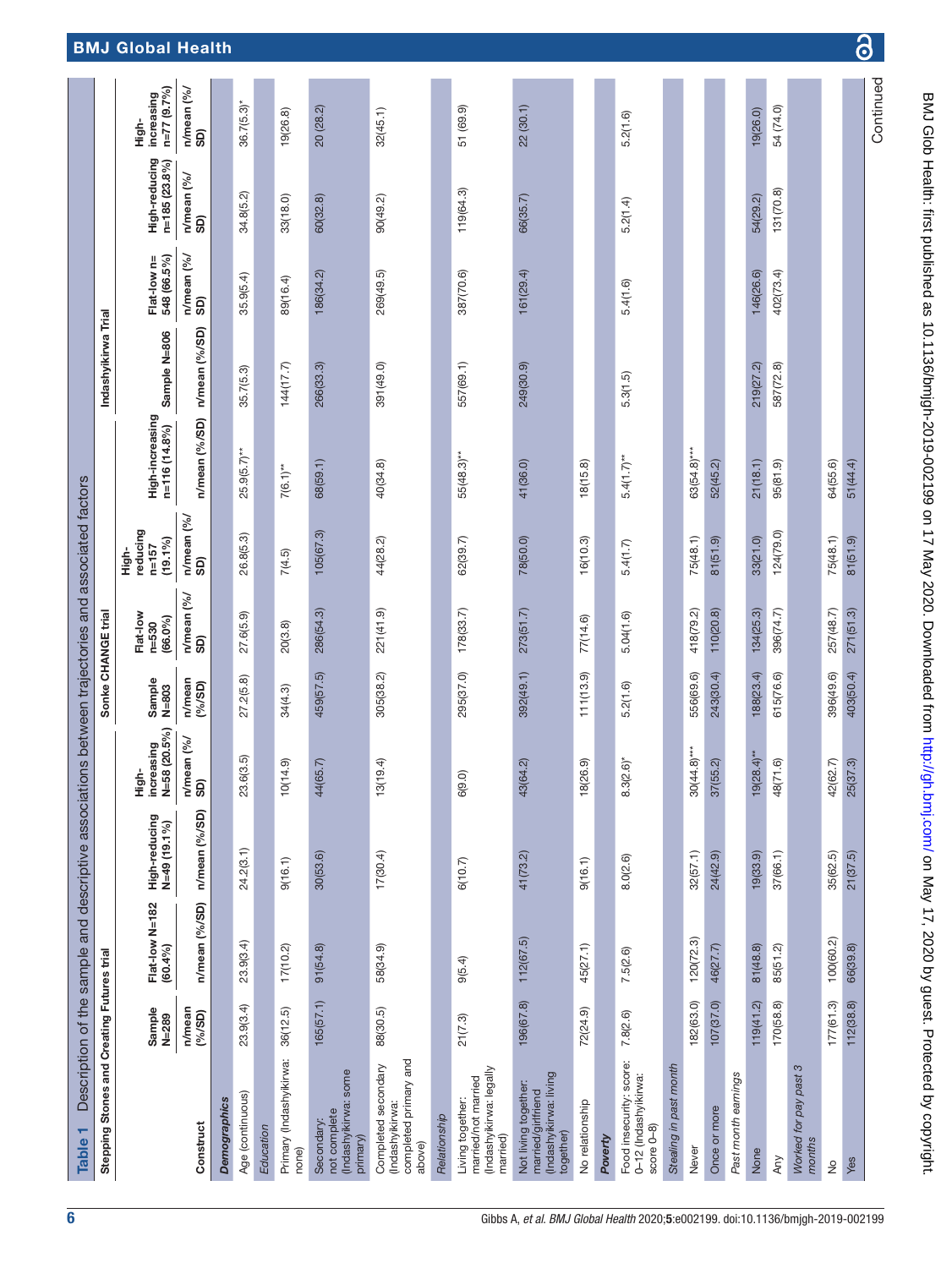| Continued<br>٣<br><b>Table</b>                                                       |                     |                           |                                 |                                     |                     |                                     |                                              |                                  |                     |                            |                                |                                        |
|--------------------------------------------------------------------------------------|---------------------|---------------------------|---------------------------------|-------------------------------------|---------------------|-------------------------------------|----------------------------------------------|----------------------------------|---------------------|----------------------------|--------------------------------|----------------------------------------|
| Stepping Stones and Creating Futures trial                                           |                     |                           |                                 |                                     | Sonke CHANGE trial  |                                     |                                              |                                  | Indashyikirwa Trial |                            |                                |                                        |
|                                                                                      | Sample<br>$N = 289$ | Flat-low N=182<br>(60.4%) | High-reducing<br>$N=49(19.1\%)$ | N=58 (20.5%)<br>High-<br>increasing | Sample<br>$N = 803$ | Flat-low<br>$(66.0\%)$<br>$n = 530$ | reducing<br>$(19.1\%)$<br>$n = 157$<br>High- | High-increasing<br>n=116 (14.8%) | Sample N=806        | 548 (66.5%)<br>Flat-low n= | High-reducing<br>n=185 (23.8%) | $n = 77 (9.7%)$<br>increasing<br>High- |
| Construct                                                                            | n/mean<br>(9/65D)   | n/mean (%/SD)             | n/mean (%/SD)                   | n/mean (%/ $SD$ )                   | n/mean<br>(9/6)     | n/mean (%/<br>SD)                   | n/mean (%/<br>SD)                            | n/mean (%/SD)                    | n/mean (%/SD)       | n/mean (%/<br>SD)          | n/mean (%/<br><b>GS</b>        | n/mean (%/<br>SD)                      |
| work (mean >= more)<br>Shame about lack of                                           | 10.9(2.6)           | 10.9(2.4)                 | 11.2(2.6)                       | 10.5(2.9)                           |                     |                                     |                                              |                                  |                     |                            |                                |                                        |
| Gender attitudes and<br>practices                                                    |                     |                           |                                 |                                     |                     |                                     |                                              |                                  |                     |                            |                                |                                        |
| Relationship control<br>(score: 0–24)                                                | 10.8(3.9)           | 10.2(3.6)                 | 12.2(4.2)                       | $1.1(4.1)***$<br>Ξ                  |                     |                                     |                                              |                                  |                     |                            |                                |                                        |
| Acceptability of wife-<br>beating                                                    |                     |                           |                                 |                                     |                     |                                     |                                              |                                  |                     |                            |                                |                                        |
| Disagree                                                                             | 156(54.0)           | 110(66.3)                 | 21(37.5)                        | $25(37.3)***$                       | 457(56.9)           | 329(62.1)                           | 76(48.4)                                     | 52(44.8)***                      | 473(59.0)           | 368(67.4)                  | 81(44.3)                       | $24(32.9)***$                          |
| Agree                                                                                | 133(46.0)           | 56(33.7)                  | 35(62.5)                        | 42(62.7)                            | 346(43.1)           | 201(37.9)                           | 81(51.6)                                     | 64(55.2)                         | 329(41.0)           | 178(32.6)                  | 10.2(55.7)                     | 49 (67.1)                              |
| Mental Health and<br>Substance use                                                   |                     |                           |                                 |                                     |                     |                                     |                                              |                                  |                     |                            |                                |                                        |
| 0-40 (Indashyikirwa:<br>Alcohol use: score:<br>score: 0-9)                           | 7.6(8.4)            | 6.3(7.5)                  | 10.2(9.2)                       | $8.8(9.3)$ ***                      | 13.2(6.6)           | 12.6(6.2)                           | 14.6(7.6)                                    | $13.8(6.5)$ **                   | 1.5(1.9)            | 1.2(1.8)                   | 2.0(2.2)                       | $1.8(1.8)***$                          |
| Depression                                                                           |                     |                           |                                 |                                     |                     |                                     |                                              |                                  |                     |                            |                                |                                        |
| $\frac{1}{2}$                                                                        | 149(52.1)           | 105(63.6)                 | 14(25.0)                        | $30(46.2)***$                       | 582(72.5)           | 434(81.9)                           | 79(50.3)                                     | $69(59.5)***$                    | 687(87.3)           | 498(93.3)                  | 138(76.2)                      | $51(70.8)***$                          |
| Yes                                                                                  | 137(47.9)           | 60(36.4)                  | 42 (75.0)                       | 35(53.9)                            | 221(27.5)           | 96(18.1)                            | 78(49.7)                                     | 47(40.5)                         | 100(12.7)           | 36(6.7)                    | 43(23.8)                       | 21(29.2)                               |
| experiences<br>Childhood                                                             |                     |                           |                                 |                                     |                     |                                     |                                              |                                  |                     |                            |                                |                                        |
| (Indashyikirwa: beaten<br>Childhood traumas<br>as a child)                           |                     |                           |                                 |                                     |                     |                                     |                                              |                                  |                     |                            |                                |                                        |
| CHANGE score: 11-60;<br>Indashyikirwa: often or<br>SS/CF score: 12-48;<br>very often | 17.5(5.8)           | 16.1(4.8)                 | 20.5(7.4)                       | $18.4(5.5)***$                      | 20.5(6.0)           | 19.2(4.8)                           | 23.1(6.7)                                    | $22.9(7.7)***$                   | 227(28.2)           | 133(24.3)                  | 69(37.3)                       | $25(34.2)$ **                          |
| Witnessing abuse of<br>mother                                                        |                     |                           |                                 |                                     |                     |                                     |                                              |                                  |                     |                            |                                |                                        |
| Never                                                                                | 191 (66.3)          | 116(70.3)                 | 33(58.9)                        | 42(62.7)                            | 592(74.1)           | 419(79.1)                           | 106(69.3)                                    | $67(57.8)$ ***                   | 453(55.38)          | 328(60.1)                  | 85(46.0)                       | $31(42.5)***$                          |
| Sometimes or often                                                                   | 97(33.7)            | 49(29.7)                  | 23(41.1)                        | 25(37.3)                            | 207(25.9)           | 111(20.9)                           | 47(30.7)                                     | 49(42.2)                         | 360(44.8)           | 218(39.9)                  | 100(54.1)                      | 42 (57.5)                              |
| *p<0.1 **p<0.05 ***p<0.001                                                           |                     |                           |                                 |                                     |                     |                                     |                                              |                                  |                     |                            |                                |                                        |

6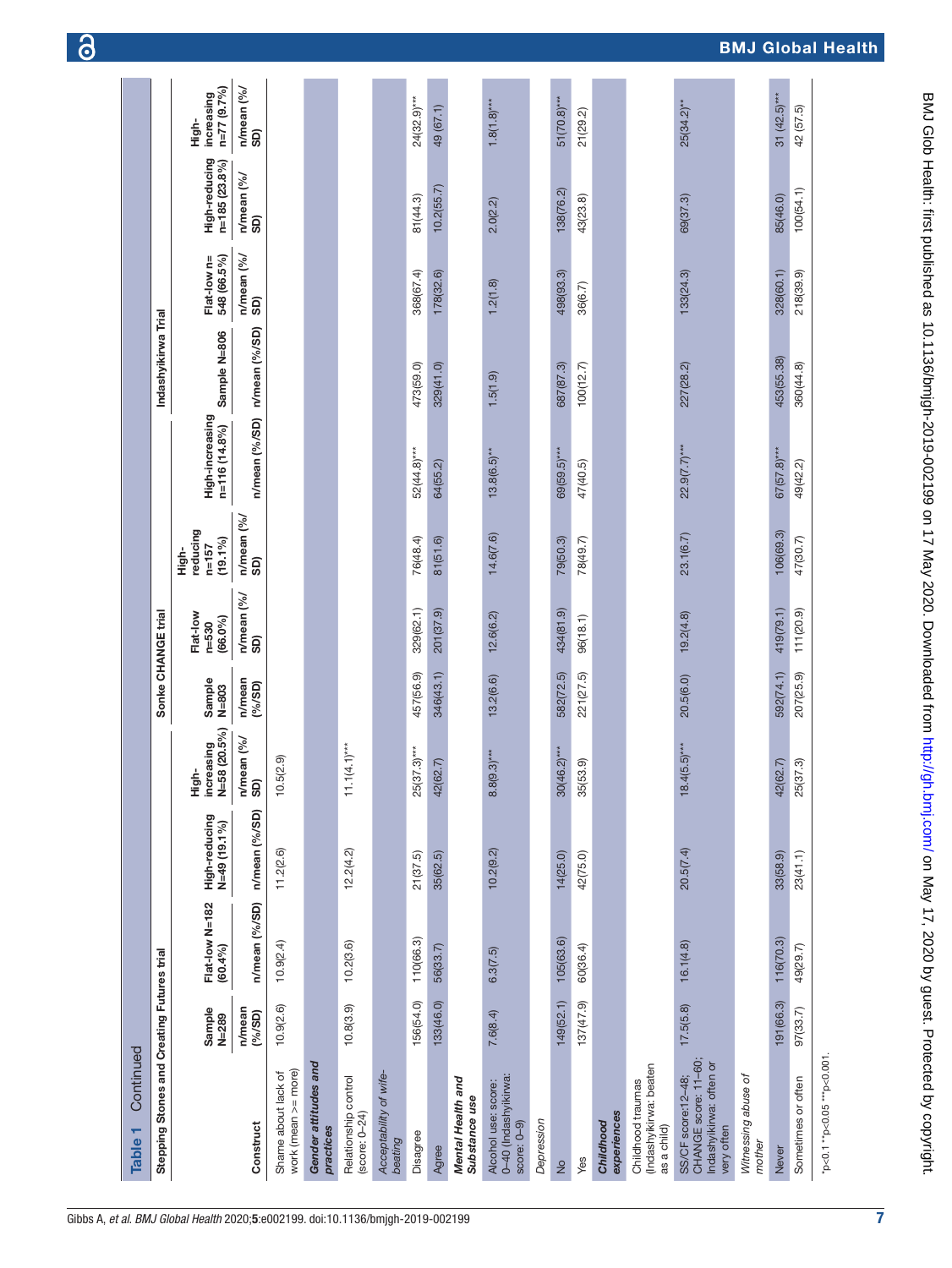

<span id="page-7-0"></span>Figure 1 Trajectories of men's perpetration over time in the Stepping Stones and Creating Futures trial.IPV, intimate partner violence.

In all three studies, men in the high-start trajectories were more likely to report gender inequitable attitudes and practices. In SS-CF, men's mean scores for controlling behaviours were greater among those in the high trajectories, compared with the flat low trajectory (flat-low: 10.2; high-reducing: 12.2; high-increasing: 11.1, p<0.001), and a greater proportion of men reported agreeing that wife beating was acceptable (low-flat: 33.7%; high-reducing: 62.5%; high-increasing: 62.7%, p<0.001). In Sonke CHANGE, similarly greater proportion in the high-reducing (51.6%) and high-increasing (55.2%) trajectories endorsed agreement of wife beating, compared with the low-flat trajectory (37.9%, p=0.004), and greater endorsement of wife beating was also seen in Indashyikirwa (32.6% low-flat; 55.7% high-reducing;  $67.1\%$  high-increasing,  $p<0.001$ ).

Men in the high-start point trajectories across all three studies reported more experiences of childhood trauma. In SS-CF and Sonke CHANGE, mean scores were higher for overall childhood trauma (p<0.001 SS-CF; p<0.001 Sonke CHANGE), and in Indashyikirwa, a greater



<span id="page-7-1"></span>Figure 2 Trajectories of men's perpetration over time in the Sonke CHANGE trial. IPV, intimate partner violence.



<span id="page-7-2"></span>Figure 3 Trajectories of men's perpetration over time in the Indashyikirwa trial.IPV, intimate partner violence.

proportion of men in the high trajectories reported being beaten often or very often as a child (24.3% low-flat; 37.3% high-reducing; 34.2% high-increase, p=0.002). In all studies, a greater proportion of men in the high-start point trajectories reported witnessing their mother being beaten, and all were significantly higher than the low-flat trajectories.

Across all three studies, men in the high-start point trajectories reported poorer mental health and more substance misuse. In all three studies, a larger proportion of men reported depressive symptoms in the high-start point trajectories compared with the low-flat trajectory (eg, Indashyikirwa 6.7%; 23.8%; 29.2%,p<0.001). Similarly, in all three studies mean alcohol use scores were significantly higher among men in the high-start point trajectories, compared with those in the low-flat trajectories.

#### Multinomial models comparing all three trajectories

In all the multinomial models, there were broadly consistent patterns among men in the high-start point trajectories compared with men in the low-flat trajectories, including higher levels of poverty, more childhood traumas, worse mental health and more gender inequitable attitudes ([tables](#page-9-0) 2A, [3A,](#page-10-0) [4A](#page-11-0)). In contrast, there were inconsistent findings regarding age and relationship status. Younger age was associated with being in the high-start point trajectories in Sonke CHANGE (highreducing: RRR=0.96, p=0.03; high-increasing RRR=0.91, p<0.001), and in Indashyikirwa, in the high-reducing (RRR=0.97, p=0.028) groups compared with men in the low-flat trajectory, but there was no association with age in SS-CF. Additionally, in Sonke CHANGE, men in the high-increasing trajectory were less likely to have a partner they did not live with (RRR=0.32, p<0.001) or not have a partner (RRR=0.56, p=0.09) compared with the low-flat trajectory, but in the other two studies, relationship status was not associated with trajectory allocation.

In SS-CF and Sonke CHANGE, men in the highstart point trajectories were poorer than those in the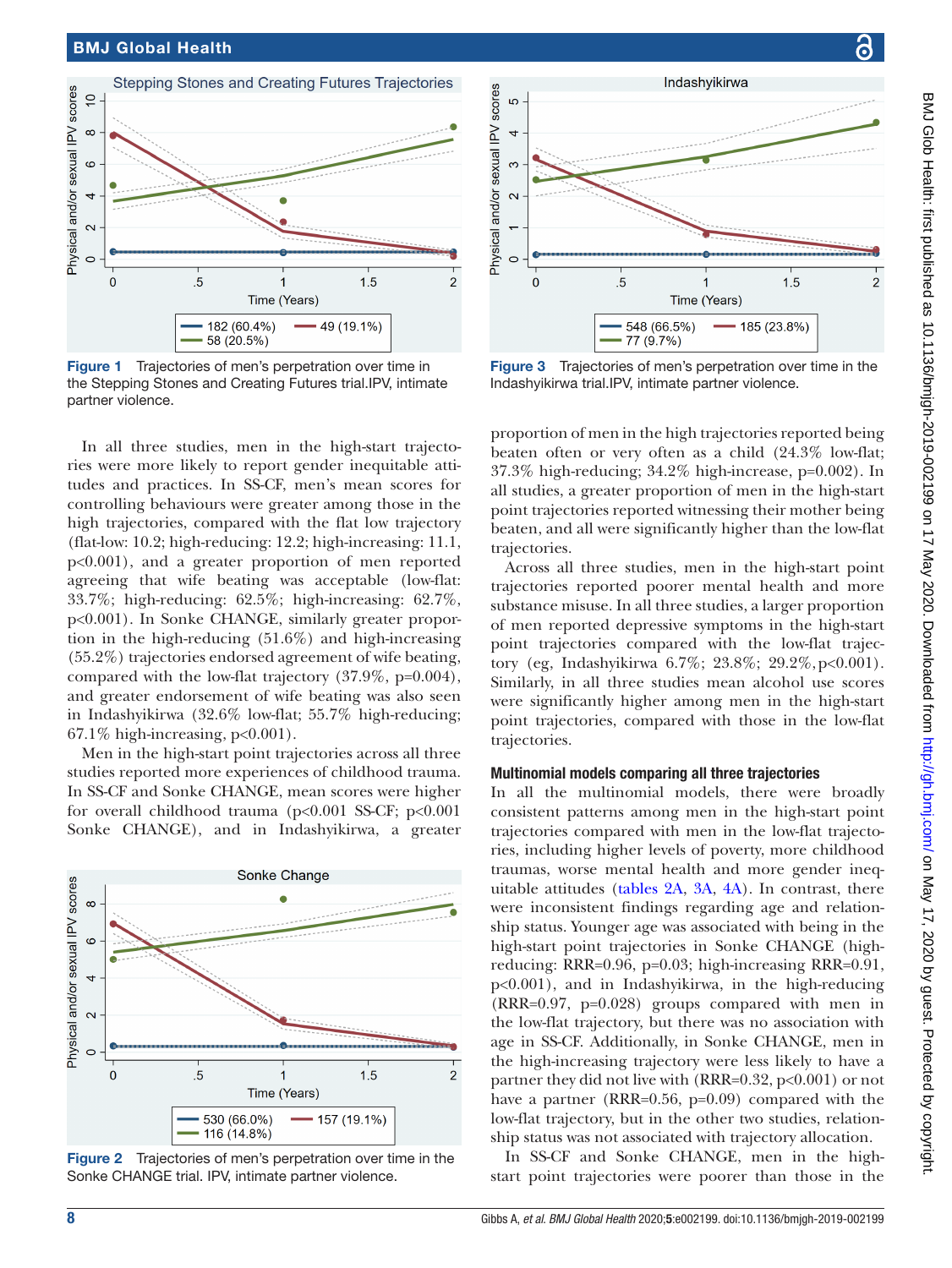low-flat trajectory. Specifically, in SS-CF, men in the highincreasing trajectory were more likely to report stealing because of hunger (RRR=2.49, p=0.008), and were more likely to earn anything in the past month (RRR=2.21, p=0.023) than those in the low-flat trajectory. Men in SS-CF in the high-increasing trajectory reported less shame about lack of work (RRR=0.87, p=0.033) than those in the low-flat trajectory. In Sonke CHANGE, stealing in the past month because of hunger was more likely in the high-reducing trajectory (RRR=2.42,  $p<0.001$ ) and highincreasing trajectory (RRR=1.78, p=0.019) compared with the low-flat trajectory. There was no indication of an association between poverty and trajectory allocation in Indashyikirwa.

In all studies, more childhood trauma was associated with allocation to high-start point trajectories. In SS-CF, men in the high-reducing trajectory (RRR=1.07, p=0.035), and in Sonke CHANGE in the high-reducing trajectory (RRR=1.08, p<0.001) and high-increasing trajectory (RRR=1.06, p=0.012) reported more childhood trauma than the low-flat trajectory. In Indashyikirwa and Sonke CHANGE, men in the high-start point trajectories reported witnessing their mother being beaten (Indashyikirwa high-reducing RRR=1.62, p=0.009; high-increasing RRR=1.86, p=0.021; Sonke CHANGE high-increasing RRR=1.77, p=0.03) than men in the low-flat trajectories.

Depressive symptoms were associated with being in the high-start trajectories in all three studies. This was the case for men in SS-CF in the high-reducing (RRR=3.53, p=0.002), and in CHANGE for the high-reducing  $(RRR=2.71, p<0.001)$  and high-increasing  $(RRR=1.90, p<sub>0.001</sub>)$ p=0.011), and in Indashyikirwa both high-reducing  $(RRR=3.85, p<0.001)$  and high-increasing  $(RRR=4.11, p<sub>0.001</sub>)$ p<0.001) trajectories, compared with the low-flat trajectories.

Gender inequitable attitudes were associated with the high-start trajectories in all three studies. In SS-CF compared with low-flat, acceptability of violence was associated with the high-reducing (RRR=2.97, p=0.003) and high-increasing (RRR=2.88, p=0.002) trajectories and in Sonke CHANGE with the high-reducing (RRR=1.53,  $p=0.037$ ) and high-increasing (RRR=1.84,  $p=0.007$ ) trajectories. Similarly, in Indashyikirwa, supportive attitudes towards IPV were associated with being in the high-reducing (RRR=1.99, p<0.001) and high-increasing (RRR=3.48, p<0.001) trajectories compared with the lowflat trajectory.

#### Comparing men in high-increasing trajectories to those in high-reducing trajectories

In multivariable multinomial models comparing those in the high-increasing trajectories to those in the highreducing trajectories, there was variation by study. In SS-CF, men in the reducing trajectory were significantly more depressed (RRR=3.06, p=0.011) at baseline compared with the high-increasing trajectory ([table](#page-9-1) 2B).

In Sonke CHANGE ([table](#page-10-1) 3B), those in the highreducing trajectory compared the high-increasing

trajectory were older (RRR=1.05, p=0.06), were more likely to have a partner they did not live with (RRR=2.14, p=0.011), were marginally more likely to report they had not earnt in the past month (RRR=0.56, p=0.11), although they had worked in the past 3months (RRR=1.85, p=0.036). Men in the high-reducing trajectory were also less likely to have witnessed abuse of their mother (RRR=0.53, p=0.021), and were marginally more likely to report depression (RRR=1.49, p=0.131), than those in the high-increasing trajectory.

Finally, in Indashyikirwa, those in the high-reducing trajectory were younger (RRR=0.96, p=0.076), and marginally less accepting of IPV attitudes (RRR=0.62, p=0.111) than those in the high-increasing trajectory [\(table](#page-11-1) 4B).

# **DISCUSSION**

Our analysis of the trajectories of men's IPV perpetration in three African IPV prevention trials provides an opportunity to explore how men respond to interventions depending on their life experience and current context. In all three trials, there were remarkably consistent trajectories defined in the models: the low-flat trajectory (SS-CF 60%; Sonke CHANGE 66%; Indashyikirwa 67%); a high start with large reduction trajectory comprising of approximately a fifth of men (SS-CF 19%; Sonke CHANGE 19%; Indashyikirwa 24%); and, a high start with slight increase trajectory (SS/CF 21%; Sonke CHANGE 15%; Indashyikirwa 10%). The use of scores, rather than binary measures to assess IPV, allows more nuance in capturing reduced violence perpetration as well as total cessation.

Across all three interventions, the interventions appeared to have the greatest benefit for about a fifth of men, with large decreases in the mean IPV scores reported after the intervention. These reductions were all seen at the first follow-up (12 months) and sustained at endline (24 months). This suggests that the benefit of interventions is seen relatively quickly, and that all those who benefit immediately have sustained benefit. However, this is partly likely to be a function of our data collection (every year), and modelling strategy with only three possible trajectories, and many more complex trajecto-ries were likely, as described in qualitative research.<sup>[14](#page-13-4)</sup>

By far the largest group of men, in all three studies, were those whose mean IPV perpetration scores started low and stayed low. It may be that some men did not directly benefit from the intervention in terms of changing their IPV perpetration. However, it is unclear how many of these men would have started low and increased over the study period. In other words, it is plausible that cases of men starting new IPV were averted. These men may have learnt relationship and communication skills, and also skills around gender equity and non-violence, which improved their relationships with partners, family members, and others, leading to wider, more positive improvements not captured around IPV. In this analysis,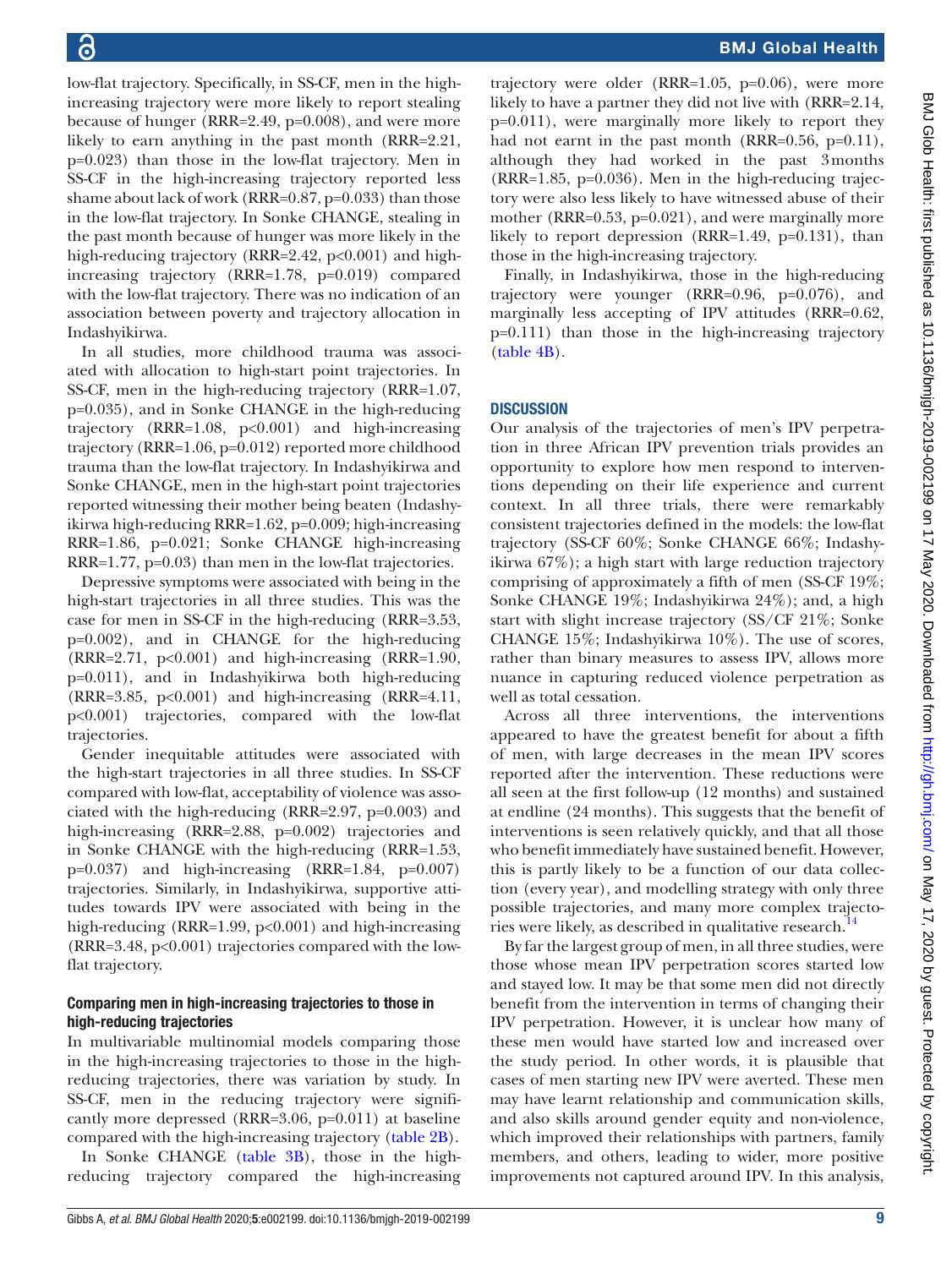<span id="page-9-0"></span>Table 2A Multinomial model assessing factors associated with trajectory membership Stepping Stones and Creating Futures multinomial models

|                                                     | Low: no | <b>Reduction</b>               |         | High: slight<br>increase       |         |
|-----------------------------------------------------|---------|--------------------------------|---------|--------------------------------|---------|
|                                                     | change  | <b>RRR (95% CI)</b>            | P value | <b>RRR (95% CI)</b>            | P value |
| Age (continuous)                                    | Ref     | 1.02 (0.92 to 1.14)            | 0.641   | $0.98$ (0.90 to 1.08)          | 0.728   |
| Feelings shame about lack of work                   | Ref     | $0.95(0.82 \text{ to } 1.10)$  | 0.468   | 0.87 (0.76 to 0.99)            | 0.033   |
| Stolen because of hunger in the last month<br>(yes) | Ref     | $0.97$ (0.47 to 2.02)          | 0.933   | 2.49 (1.27 to 4.88)            | 0.008   |
| Earned anything in the last month (yes)             | Ref     | 1.34 (0.66 to 2.74)            | 0.417   | 2.21 (1.12 to 4.36)            | 0.023   |
| Childhood traumas (≥more)                           | Ref     | 1.07 $(1.00 \text{ to } 1.13)$ | 0.035   | 1.03 (0.97 to 1.10)            | 0.361   |
| Depressive symptoms (yes)                           | Ref     | 3.53 (1.56 to 7.97)            | 0.002   | 1.44 (0.70 to 2.97)            | 0.324   |
| Acceptability of wife beating/IPV (yes)             | Ref     | 2.97 (1.44 to 6.10)            | 0.003   | 2.88 (1.49 to 5.56)            | 0.002   |
| Alcohol use (≥more)                                 | Ref     | 1.03 (0.99 to 1.07)            | 0.184   | 1.03 (0.99 to 1.07)            | 0.202   |
| Controlling behaviours ( <i>imore</i> )             | Ref     | 1.09 (0.99 to 1.20)            | 0.07    | 1.02 $(0.94 \text{ to } 1.11)$ | 0.621   |

Model fit: n=286; p<0.001;  $R^2$ =0.15.

IPV, intimate partner violence; RRR, relative risk ratio.

<span id="page-9-1"></span>Table 2B Multinomial model assessing factors associated with different high trajectory membership in Stepping Stones and Creating Futures

|                           |                 | High-reducing                  |         |
|---------------------------|-----------------|--------------------------------|---------|
|                           | High-increasing | <b>RRR (95% CI)</b>            | P value |
| Age (continuous)          | Ref             | 1.05 $(0.94 \text{ to } 1.17)$ | 0.392   |
| Depressive symptoms (yes) | Ref             | 2.49 (1.14 to 5.45)            | 0.022   |

Model fit:  $n=105$ ,  $p=0.01$ ,  $R^2=0.08$ .

RRR, relative risk ratio.

we did not include the control arms, as the modelling approach did not allow us to compare differences by arm as in a trial analysis.

Mean scores for the high start with slight increase trajectory are likely a function of how we had to fit trajectories with limited time-points, using a maximum of three trajectories, and only linear functions possible. This trajectory likely reflects men who simply continued to perpetuate high levels of IPV, rather than an actual increase. It could also be, however, that some men experienced a backlash against their participation in an intervention where their authority and control over women was challenged. Because we do not assess the relationship between attendance and group allocation, we cannot be sure whether or not men attended the interventions. Regardless, it is important to consider potential negative implications for a small subset of men who do not derive the same benefits from intervention exposure.

Across the three studies, there were consistent patterns around the baseline factors associated with trajectory allocation between those in the flat-low trajectory and those in the trajectories that begin at high levels of perpetration. These reflect known factors with IPV perpetration, poverty, gender inequitable attitudes, poor mental health and childhood trauma. $25\frac{30}{10}$  The one consistent factor in all multinomial models was men's acceptance of IPV which was always significantly higher in the two high-start

point trajectories, compared with the flat-low trajectory. This suggests that men's own attitudes towards violence perpetration are indicative of their willingness to use IPV, and that a strong focus of designing interventions to prevent IPV should be on challenging the acceptability of IPV through transforming gender norms of individual participants.

Other factors associated with allocation to the highstart point IPV trajectories were less consistent across studies, and may have been contextually driven. Specifically, in Rwanda, no measures of poverty were associated with higher IPV perpetration, unlike South Africa where this was clearly the case. In Rwanda, the participants often farmed and had access to land and livestock in communities of similarly situated men, so grinding poverty and associated social stigma may have been less acutely experienced, while in South Africa, the men lived in urban informal settlements, with wide variations in access to work. This suggest that selection of risk factors for targeting in interventions needs to reflect clear contextual understandings of the drivers of IPV in any community. In all three of the interventions, a combination of these risk factors were targeted in the theories of change that guided intervention development.

Comparing men in the high-reducing trajectory and those in the high-slight increase trajectory, showed no consistent patterns across studies. In SS-CF, men in the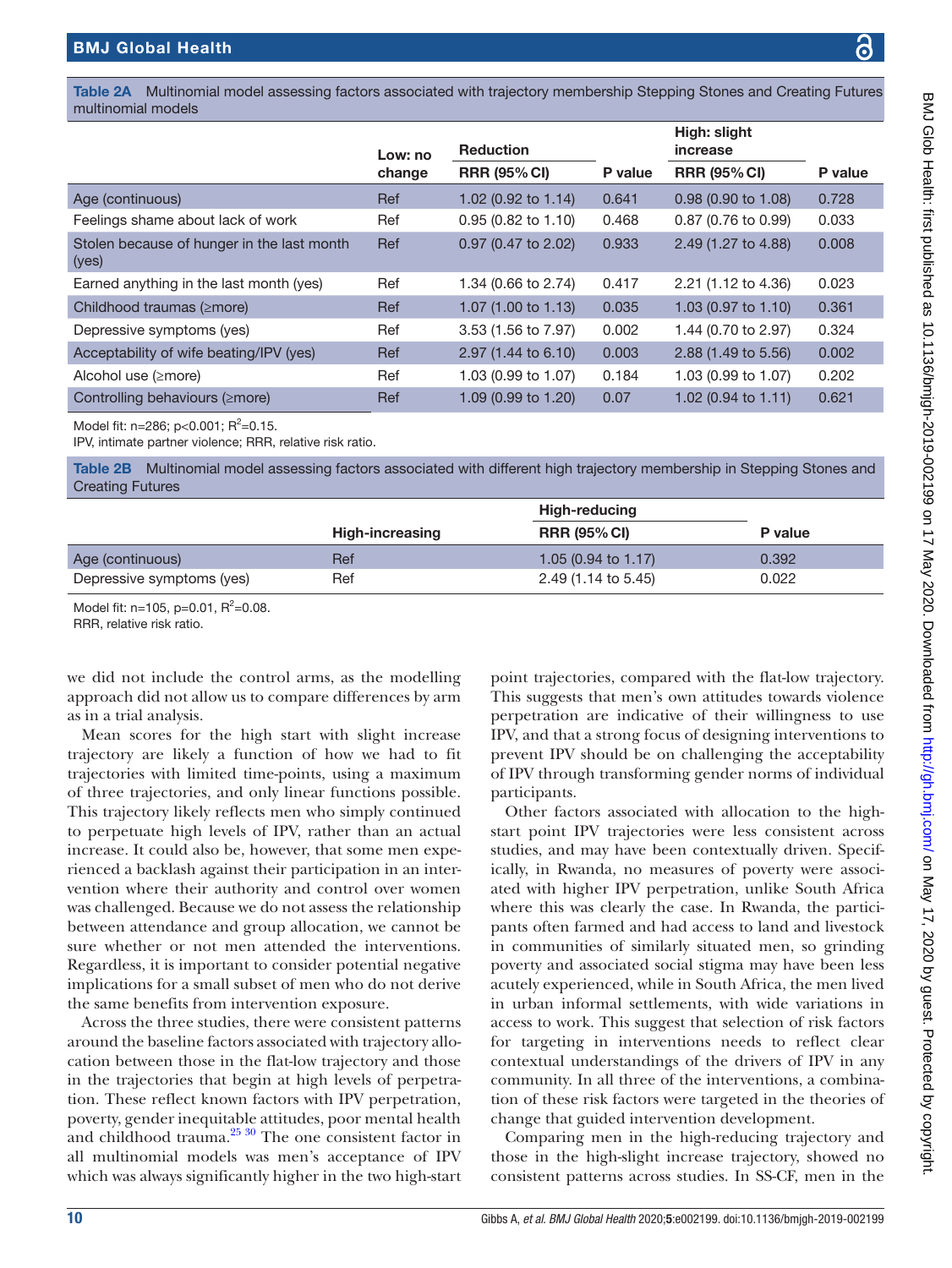<span id="page-10-0"></span>Table 3A Multinomial model assessing factors associated with trajectory membership Sonke CHANGE trial multinomial models

|                                                     |                 | High-reducing         |         | <b>High-increasing</b> |         |
|-----------------------------------------------------|-----------------|-----------------------|---------|------------------------|---------|
|                                                     | <b>Flat-low</b> | <b>RRR (95% CI)</b>   | P value | <b>RRR (95% CI)</b>    | P value |
| Age (continuous)                                    | Ref             | $0.96$ (0.92 to 1.00) | 0.03    | 0.91 (0.87 to 0.95)    | < 0.001 |
| Relationship                                        |                 |                       |         |                        |         |
| Living together                                     | Ref             | Ref                   |         | Ref                    |         |
| Not living together                                 | Ref             | 0.69 (0.44 to 1.08)   | 0.103   | 0.32 (0.19 to 0.54)    | < 0.001 |
| No relationship                                     | Ref             | $0.57$ (0.29 to 1.13) | 0.107   | $0.56$ (0.29 to 1.10)  | 0.09    |
| Stolen because of hunger in the last<br>month (yes) | Ref             | 2.42 (1.58 to 3.70)   | < 0.001 | 1.78 (1.10 to 2.89)    | 0.019   |
| Any earnings in the past month (yes)                | Ref             | $0.88$ (0.65 to 1.59) | 0.933   | 1.54 (0.83 to 2.86)    | 0.169   |
| Childhood traumas (≥more)                           | Ref             | 1.08 (1.03 to 1.12)   | < 0.001 | 1.06 (1.01 to 1.10)    | 0.012   |
| Witnessed abuse of mother                           | Ref             | 0.78 (0.48 to 1.29)   | 0.335   | 1.77 (1.06 to 2.97)    | 0.03    |
| Depressive symptoms (yes)                           | Ref             | 2.71 (1.76 to 4.17)   | < 0.001 | 1.90 (1.16 to 3.10)    | 0.011   |
| Acceptability of wife beating/IPV (≥more)           | Ref             | 1.53 (1.03 to 2.27)   | 0.037   | 1.84 (1.18 to 2.86)    | 0.007   |

Model fit:  $n=784$ ;  $p<0.001$ ;  $R^2=0.13$ .

IPV, intimate partner violence; RRR, relative risk ratio.

<span id="page-10-1"></span>Table 3B Multinomial model assessing factors associated with different high trajectory membership in Sonke CHANGE trial

|                                      |                        | <b>High-reducing</b>           |         |
|--------------------------------------|------------------------|--------------------------------|---------|
|                                      | <b>High-increasing</b> | <b>RRR (95% CI)</b>            | P value |
| Age (continuous)                     | Ref                    | 1.05 $(1.00 \text{ to } 1.11)$ | 0.06    |
| Relationship                         |                        |                                |         |
| Living together                      | Ref                    | Ref                            |         |
| Not living together                  | Ref                    | 2.14 (1.19 to 3.83)            | 0.011   |
| No relationship                      | Ref                    | 1.07 (0.47 to 2.42)            | 0.869   |
| Any earnings in the past month (yes) | Ref                    | $0.56$ (0.27 to 1.14)          | 0.11    |
| Worked in last 3 months (yes)        | Ref                    | 1.85 (1.04 to 3.29)            | 0.036   |
| Witnessed abuse of mother            | Ref                    | 0.53 (0.31 to 0.91)            | 0.021   |
| Depressive symptoms (yes)            | <b>Ref</b>             | 1.49 (0.89 to 2.50)            | 0.131   |

Model fit:  $n=264$ ;  $p<0.01$ ;  $R^2=0.06$ .

RRR, relative risk ratio.

high-reducing trajectory were more depressed compared with men in the high-increasing trajectory. In Sonke CHANGE, there was an indication these men (highreducing trajectory) similarly had more depression than men in the high-increasing trajectory. Qualitative data from SS-CF suggested that the intervention with intensive, group-based sessions over many weeks, created spaces for men to speak about their vulnerabilities for the first-time, including around lack of work, and that through the intervention, men started to realise this was a structural constraint, rather than a personal failing.<sup>[31](#page-13-19)</sup> In addition, men in the intervention in SS-CF started working more by end-line compared with the control arm.<sup>19</sup> It could be that because SS-CF provided a therapeutic group space, and supporting young men to work more, SS-CF helped reduce these symptoms of depression, enabling men to reduce their self-blame and in turn reduce their use of IPV. The differences between

the high-reducing trajectory, and high-increasing trajectory, may be linked to the different drivers of depression, and the extent to which depression was a marker of more entrenched mental health challenges, or driven by contextual factors. More entrenched mental health may have emerged through exceedingly harsh treatment in childhood, leading to entrenched patterns of disassociation and lack of empathy as a coping strategy, $32$  and markers of psychopathology are strongly associated with violence perpetration. $33$  It could therefore be, the lighttouch therapeutic space that SS-CF created, worked to ameliorate men's symptoms of depression where they were driven by current contexts (ie, poverty and sense of failure), elevating their self-esteem, but where underpinned by long-term trauma and abuse, this intervention could not impact on men. As such, it may be that those with the most entrenched issues, may need more direct therapeutic intervention.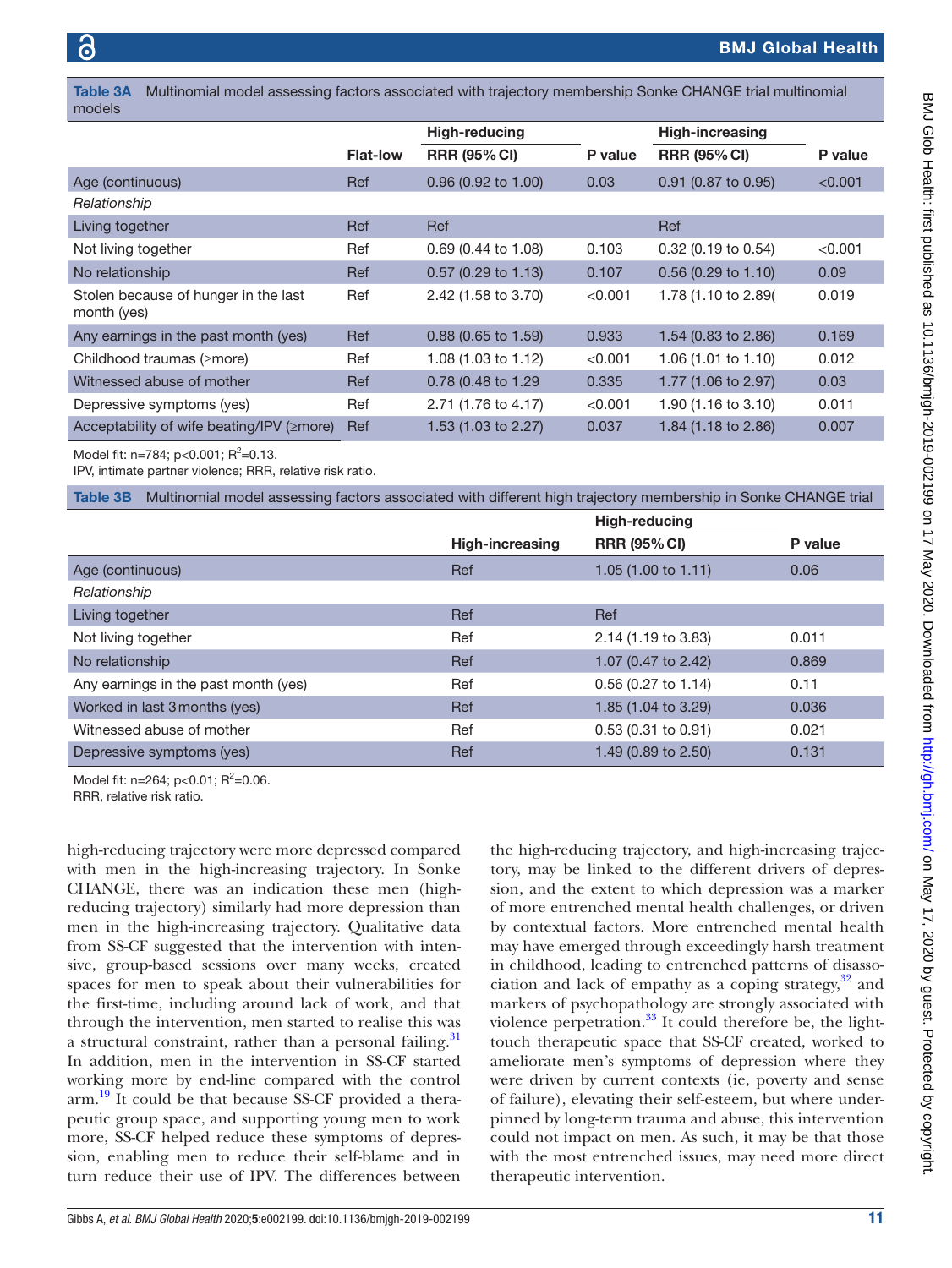| <b>bal Health</b>                                                                                               |  |
|-----------------------------------------------------------------------------------------------------------------|--|
|                                                                                                                 |  |
| Multinomial model assessing factors associated with trajectory membership Indashyikinya trial multinomial model |  |

<span id="page-11-0"></span>

|                 | <b>High-reducing</b> |         | <b>High-increasing</b> |         |
|-----------------|----------------------|---------|------------------------|---------|
| <b>Flat-low</b> | <b>RRR (95% CI)</b>  | P value | <b>RRR (95% CI)</b>    | P value |
| ref             | 0.97 (0.95 to 1.00)  | 0.028   | 1.01 (0.97 to 1.05)    | 0.643   |
| ref             | 1.62 (1.13 to 2.34)  | 0.009   | 1.86 (1.10 to 3.15)    | 0.021   |
| ref             | 1.20 (1.09 to 1.31)  | < 0.001 | 1.14 (1.00 to 1.29)    | 0.05    |
| ref             | 3.85 (2.31 to 6.41)  | < 0.001 | 4.11 (2.15 to 7.85)    | < 0.001 |
| ref             | 1.99 (1.38 to 2.87)  | < 0.001 | 3.48 (2.01 to 6.03)    | < 0.001 |
|                 |                      |         |                        |         |

Model fit:  $n=780$ ;  $p<0.001$ ;  $R^2=0.09$ .

IPV, intimate partner violence; RRR, relative risk ratio.

<span id="page-11-1"></span>Table 4B Multinomial model assessing factors associated with different high trajectory membership in Indashyikirwa trial

|                                                  |                 | High-reducing         |         |
|--------------------------------------------------|-----------------|-----------------------|---------|
|                                                  | High-increasing | <b>RRR (95% CI)</b>   | P value |
| Age (continuous)                                 | Ref             | $0.96$ (0.92 to 1.00) | 0.062   |
| Acceptability of wife beating/IPV ( $\geq$ more) | Ref             | $0.63$ (0.35 to 1.11) | 0.111   |

Model fit:  $n=256$ ;  $p=0.04$ ;  $R^2=0.03$ .

IPV, intimate partner violence; RRR, relative risk ratio.

In the Sonke CHANGE trial, men who reduced their violence perpetration were less likely to have witnessed their mother being beaten in childhood, compared with men in the high with slight increase trajectory. This could be a marker that the intervention worked among men who were relatively amenable to change, without deeply entrenched learnt behaviours. Social learning theory suggests that IPV is learnt through witnessing the behaviour, through the internalisation of attitudes supportive of the behaviour, and through positive reinforcement of the behaviour, $34$  which therefore requires substantial work on all three-components to enact change in behaviour. The Sonke CHANGE trial was a 'lighttouch' social norms intervention, with workshops lasting a maximum of 2days. Thus, it may be that men were better placed to respond to them when they did not have to overcome socially learnt behaviours from childhood, with corresponding poor mental health and substance use, of witnessing such violence. This somewhat substantiates another analysis of the Sonke CHANGE trial, which suggested that it may have reduced men's violence among those who were moderately violent at baseline and more amenable to light-touch interventions, but had no impact on those most violent, with attendant overlapping issues of poor mental health and substance misuse.<sup>2</sup>

In Rwanda, men in the high-reducing trajectory were less accepting of IPV compared with the high with slight increase trajectory. The finding around attitudes towards IPV suggests that these men may have already been more amenable to change, and that IPV was partly driven by pressure from social norms to discipline their wives<sup>35</sup> and that the intervention provided men with alternative strat-egies of communication.<sup>[36 37](#page-13-24)</sup>

In Rwanda, younger married/cohabiting men were more likely to reduce their violence, while in the Sonke CHANGE trial, it was older men, and those not living

with their partner who reduced their IPV perpetration. The contextual realities of Rwanda and South Africa may help explain what types of masculinities could change through interventions. In primarily rural Rwanda, young men were married/cohabiting and earlier on in their relationships, with less experience in conflict resolution and negotiating relationships, and the Indashyikirwa intervention provided skills around communication and conflict resolution, as well as supporting men to think about power in relationships. $37$  In contrast, the Sonke CHANGE trial was implemented in urban informal settlements in South Africa, where young men were continually required to prove their masculinity against contexts of violence and poverty.<sup>38</sup> Older men in South Africa may have been more established in their masculine position, and so more easily able to change, as they were less influenced by other men's (and women's) perceptions about them as men. $39$  In addition, it may be that men in the Sonke CHANGE trial changed partners during this period, and it was in new relationships they could establish alternative, less violent patterns.

This study has several limitations. A major challenge was that the variables we assessed may not adequately capture the underlying latent variable driving group allocation (eg, masculinity) and this explains some discrepancies between the different models, as masculinities function differently in every context. In addition, our sample size in all three studies limited statistical power to detect differences between groups. This had a number of impacts, first, we only could fit three potential trajectories, while it is likely men responded to the interventions in many other ways, as such our trajectories were chosen on fit statistics and theoretical plausibility. Second, the small sample sizes, particularly in comparing the two high-start point trajectories, may have led to many variables being removed from the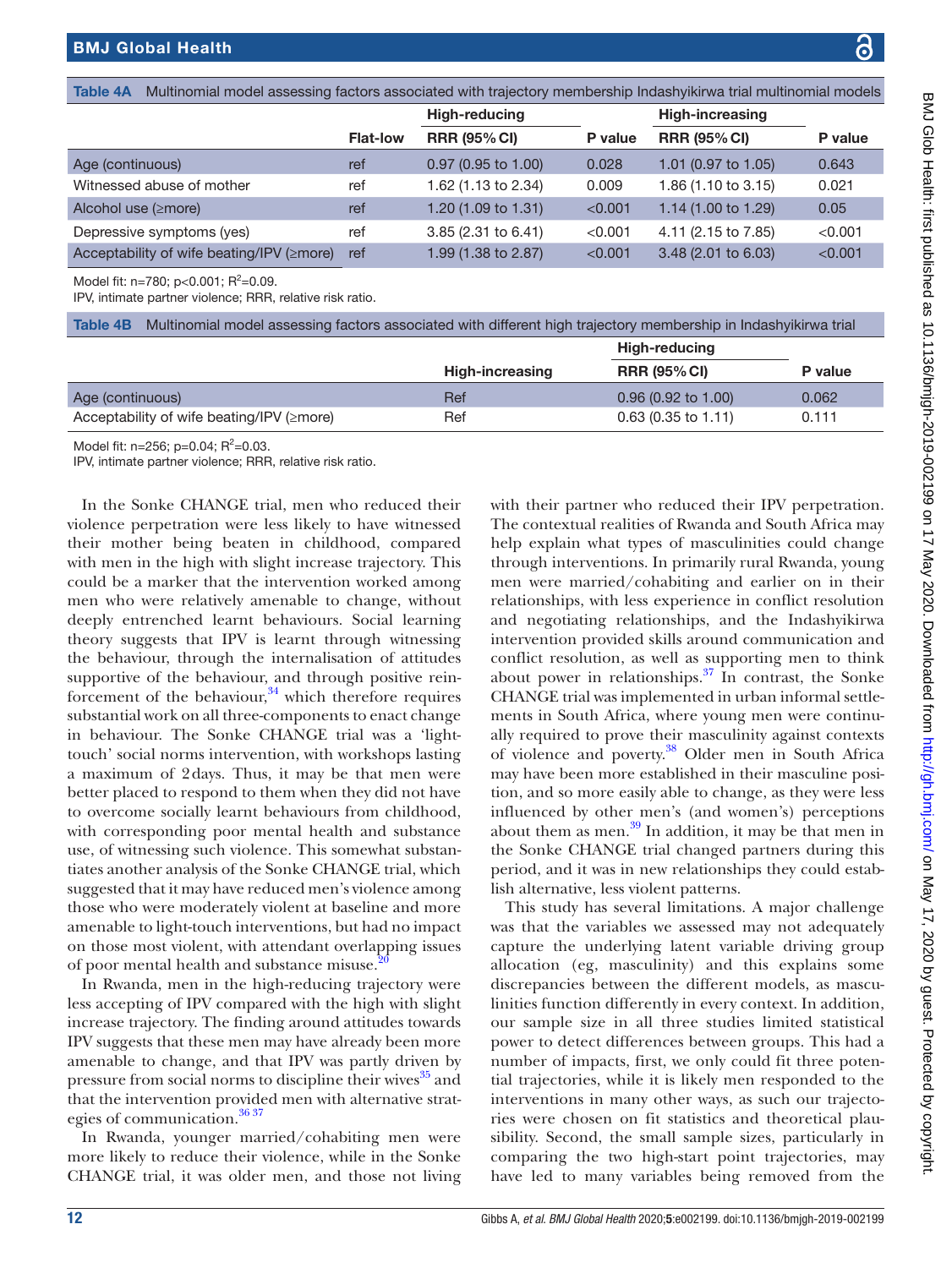regression that were important in reality. We also looked at only baseline values of potential predictors of men's trajectory allocation, and some of these, such as depression, will have changed over time and possibly through participation in the intervention. While we had similar variables across the studies, there were differences in what was asked, meaning we could not compare the analyses directly. As we had only two or three time-points for each person, we could only fit linear models, and it is likely with more time-points we may see different trajectories (eg, quadratic), which violence decreasing and then increasing, or vice-versa.

The analysis of which men change through participation in IPV prevention interventions is an important starting point in seeking to provide more complex answers to prevention questions. We identified three groups of men with different responses to the interventions, and explored what baseline characteristics were predictive of group allocation. Returning to our original two questions: (i) who is predisposed to change? And, (ii) do different interventions lead to different responses? The analysis showed no consistent pattern across the three studies about which baseline factors were associated with men's propensity to change. However, the modelling suggests that there may be benefit in targeting interventions towards men who are more violent, but that not all men who are violent have the potential to benefit in the same ways. Key structural and contextual considerations around access to work, mental health and ability to make meaning of past life traumas may be required to attain reductions in IPV perpetration.

There was also no clear pattern about whether more intensive group-based interventions (SS-CF and Indashyikirwa) impacted different men compared with lighter touch social norms change interventions (Sonke CHANGE). There was some suggestion that this may have been the case, with SS-CF potentially working better with men where IPV was driven by depression and structural constraints, and Sonke CHANGE where IPV was driven by social norms. However, the analysis more broadly suggests that there may well not be any intervention that works 'best', but rather that it is important to match the intervention strategy to the population that is being targeted, understand how masculinities function in a given setting and are related to IPV perpetration, and consider who is able to respond to the intervention components. Including severity of IPV as an outcome, rather than considering it as yes/no variable can help explore harm reduction and benefits of programme even where complete cessation of violence does not occur.

More than one-third of the world's women report experiencing IPV in their lifetimes, and it is clear that working directly with women survivors of abuse will never reach global prevention goals. Skilful and effective work with men should be a key element of future IPV prevention, and such work can be tailored to unique contexts and situations by addressing the deeper questions around what works, for whom, and why. Continued exploratory

research around these questions is critical for deepening our understanding of how to prevent IPV.

#### Author affiliations

<sup>1</sup>Gender and Health Research Unit, South African Medical Research Council, Pretoria, Gauteng, South Africa

<sup>2</sup> Centre for Rural Health, University of KwaZulu-Natal, Durban, South Africa <sup>3</sup>School of Public Health, University of the Witwatersrand, Johannesburg, South Africa

4 University of North Carolina, Chapel Hill, United States

5 Office of the Excutive Scientist, South African Medical Research Council, Pretoria, South Africa

Contributors AG, KD, SM, EC, AH, RJ and NJC conceptualised the analysis. AG, KD, EC, AH, CN and RJ collected the data. EC and SH led the statistical analysis. AG wrote the first draft of the paper. All authors contributed to the interpretation and revision of the paper, and approved submission.

Funding This study was funded by DFID-UK as part of the What Works to Prevent Violence against Women and Girls Programme. Funding was managed by the South African Medical Research Council.

Competing interests None declared.

**Patient and public involvement** Patients and/or the public were not involved in the design, or conduct, or reporting or dissemination plans of this research.

Patient consent for publication Not required.

Ethics approval For Stepping Stones and Creating Futures, ethical approval was received from the University of KwaZulu-Natal's Biomedical Research Ethics Committee and the South African Medical Research Council's Ethics Committee. For the Sonke CHANGE trial, ethical approval was received from the University of Witwatersrand ethics committee. In Rwanda, approval to undertake the study was obtained from the Rwandan National Ethics Committee and the National Institute of Statistics Rwanda, as well as the South African Medical Research Council's Ethics **Committee** 

Provenance and peer review Not commissioned; externally peer reviewed.

Data availability statement Data are available in a public, open access repository. All data are available at [http://medat.samrc.ac.za/index.php/catalog/](http://medat.samrc.ac.za/index.php/catalog/WW) [WW.](http://medat.samrc.ac.za/index.php/catalog/WW)

Open access This is an open access article distributed in accordance with the Creative Commons Attribution Non Commercial (CC BY-NC 4.0) license, which permits others to distribute, remix, adapt, build upon this work non-commercially, and license their derivative works on different terms, provided the original work is properly cited, appropriate credit is given, any changes made indicated, and the use is non-commercial. See:<http://creativecommons.org/licenses/by-nc/4.0/>.

#### ORCID iD

Andrew Gibbs <http://orcid.org/0000-0003-2812-5377>

#### **REFERENCES**

- <span id="page-12-0"></span>1 Jewkes R, Flood M, Lang J. From work with men and boys to changes of social norms and reduction of inequities in gender relations: a conceptual shift in prevention of violence against women and girls. *[Lancet](http://dx.doi.org/10.1016/S0140-6736(14)61683-4)* 2015;385:1580–9.
- 2 Dworkin SL, Treves-Kagan S, Lippman SA. Gender-transformative interventions to reduce HIV risks and violence with heterosexuallyactive men: a review of the global evidence. *[AIDS Behav](http://dx.doi.org/10.1007/s10461-013-0565-2)* 2013;17:2845–63.
- 3 Barker G, Ricardo C, Nascimento M. *Engaging men and boys in changing gender-based inequity in health: evidence from programme interventions*. Geneva: WHO, 2007.
- 4 Flood M. Work with men to end violence against women: a critical stocktake. *[Cult Health Sex](http://dx.doi.org/10.1080/13691058.2015.1070435)* 2015;17 Suppl 2:159–76.
- 5 Gibbs A, Vaughan C, Aggleton P. Beyond 'working with men and boys': (re)defining, challenging and transforming masculinities in sexuality and health programmes and policy. *[Cult Health Sex](http://dx.doi.org/10.1080/13691058.2015.1092260)* 2015;17:85–95.
- <span id="page-12-1"></span>6 Doyle K, Levtov RG, Barker G, *et al*. Gender-transformative Bandebereho couples' intervention to promote male engagement in reproductive and maternal health and violence prevention in Rwanda: findings from a randomized controlled trial. *[PLoS One](http://dx.doi.org/10.1371/journal.pone.0192756)* 2018;13:e0192756.